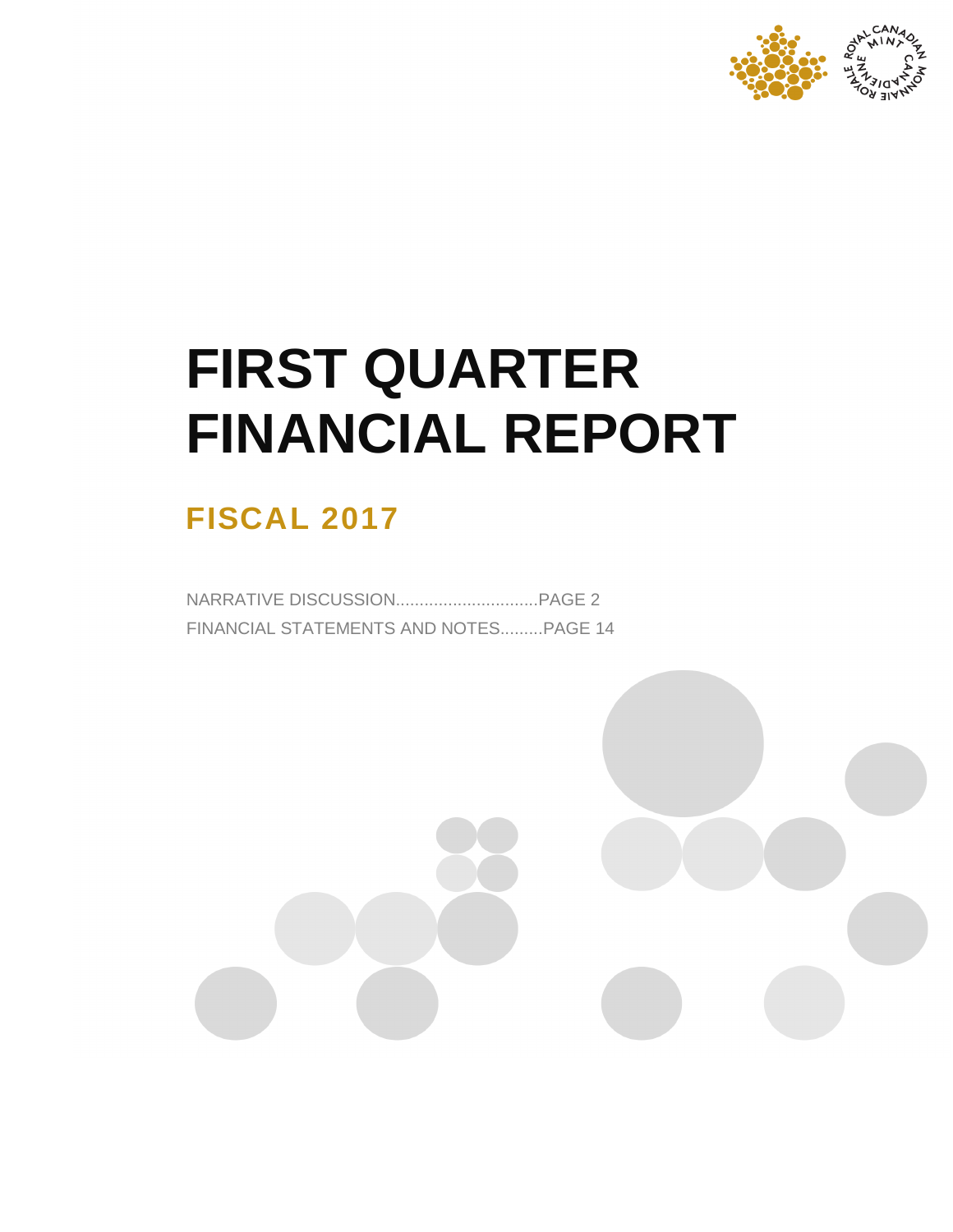# NARRATIVE DISCUSSION

# **BASIS OF PRESENTATION**

The Royal Canadian Mint (the "Mint") has prepared this report as required by section 131.1 of the *Financial Administration Act<sup>1</sup>* using the standard issued by the Treasury Board of Canada Secretariat. This narrative should be read in conjunction with the unaudited condensed consolidated financial statements.

The Mint has prepared these unaudited condensed consolidated financial statements for the 13 weeks ended April 1, 2017, and April 2, 2016, in compliance with International Financial Reporting Standards (IFRS). Financial results reported in this narrative are presented in Canadian dollars and rounded to the nearest million, unless otherwise noted. The information in this narrative is current to May 9, 2017, unless otherwise noted.

# **FORWARD LOOKING STATEMENTS**

Readers are advised to refer to the cautionary language included at the end of this narrative when reading any forward-looking statements.

# **OVERVIEW OF THE BUSINESS**

The Royal Canadian Mint is Canada's national mint, whose core mandate is to produce circulation coins for Canada, manage the supporting distribution system and provide advice to the Government of Canada on all matters related to coinage. It accomplishes this mandate through a world-leading coin distribution network and inventory management system, and a high-tech high-volume manufacturing, plating and coining facility in Winnipeg. It is also responsible for safeguarding the integrity of Canada's coinage through ongoing research, development and implementation of increasingly sophisticated security features. The Mint's activities also include the production and marketing of bullion and related refinery products and services, numismatic coins, medals and the provision of minting services to foreign countries.

Circulation Products and Solutions (CP&S) produces and supplies finished coins, coin blanks and tokens to customers around the world, including central banks, mints, monetary authorities and finance ministries. These contracts leverage the infrastructure and expertise in our Winnipeg manufacturing facility. CP&S is also responsible for the Alloy Recovery Program (ARP) under which older-composition Canadian coins are removed from circulation and

 $\overline{a}$ 

 $<sup>1</sup>$  Financial Administration Act, R.S.C., 1985, c. F-11</sup>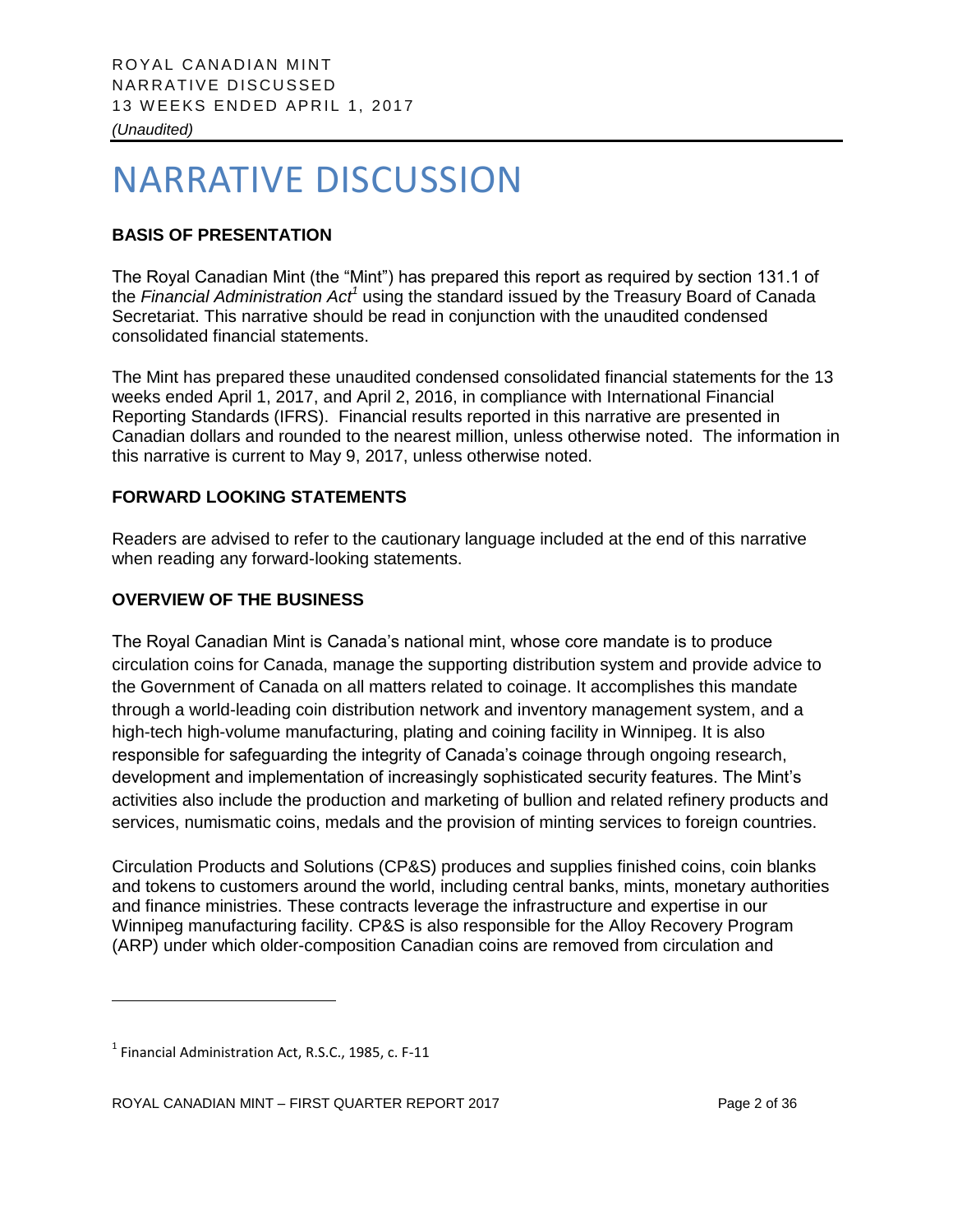# ROYAL CANADIAN MINT NARRATIVE DISCUSSED 13 WEEKS ENDED APRIL 1, 2017

#### *(Unaudited)*

replaced by multi-ply plated steel (MPPS) coins, which are more durable and secure. This systematic replacement of old alloy coins also ensures that there is consistency in the market, which helps to streamline automated coin acceptance transactions.

The Bullion Products and Services business provides its customers with market-leading precious metal investment coin and bar products, supported by integrated precious metal refining, storage and exchange traded receipts (ETR) capabilities. The products include the Maple Leaf family of gold, silver, palladium and platinum coins, and other precious metal products and services for investment and manufacturing purposes. As a market leader in the industry with bullion coins of the highest quality and unprecedented security, the Mint is well positioned to capture a leading share of any increase in demand while sustaining volumes during soft markets. The Canadian Gold and Silver Reserves ETR products listed on the Toronto Stock Exchange allow retail and institutional investors to access precious metals stored at the Mint while reducing Mint lease costs.

The Numismatics business creates and sells collectible coins and medals to customers in Canada and around the world. Due to its world-class designs, the Mint's global leadership in the art and science of minting is consistently recognized with prestigious international awards in large part due to innovative technology enhancements such as holograms, selective plating and stunning colour that allow the Mint to create unique and compelling products. Mint.ca continues to rank among the top destinations for online numismatic coin purchases in Canada and around the world, a direct result of the Mint's focus on building traffic to its website in order to grow direct sales, as well as the secondary market for collector coins.

#### **SIGNIFICANT CORPORATE EVENTS**

#### Canada 150

Starting in 2017, the Mint began to leverage the considerable appeal of the 150<sup>th</sup> anniversary of confederation of Canada as a prime opportunity to launch new products and programs including a new suite of affordable, entry-level collector coins which will continue to grow its customer base and its Numismatics business. The Mint introduced the first of these coins in the fall of 2016 and more have followed including the 2017 *My Canada, My Inspiration* uncirculated coin set. The Canada 150 program to date has shown stronger than expected sales and this is expected to continue as new products are introduced throughout the year.

#### Dividends Declared and Paid

The Mint declared and paid a \$29 million dividend to the Government of Canada as a result of its strong operating performance in 2016.

#### 2017-2021 Corporate Plan and 2017 Capital Budget Submitted to Department of Finance (DOF)

On March 23, 2017, the Mint's Board of Directors approved the Mint's 2017-2021 Corporate Plan, which will be subsequently submitted for the approval of the Governor in Council on the recommendation of the Minister of Finance.

ROYAL CANADIAN MINT – FIRST QUARTER REPORT 2017 Page 3 of 36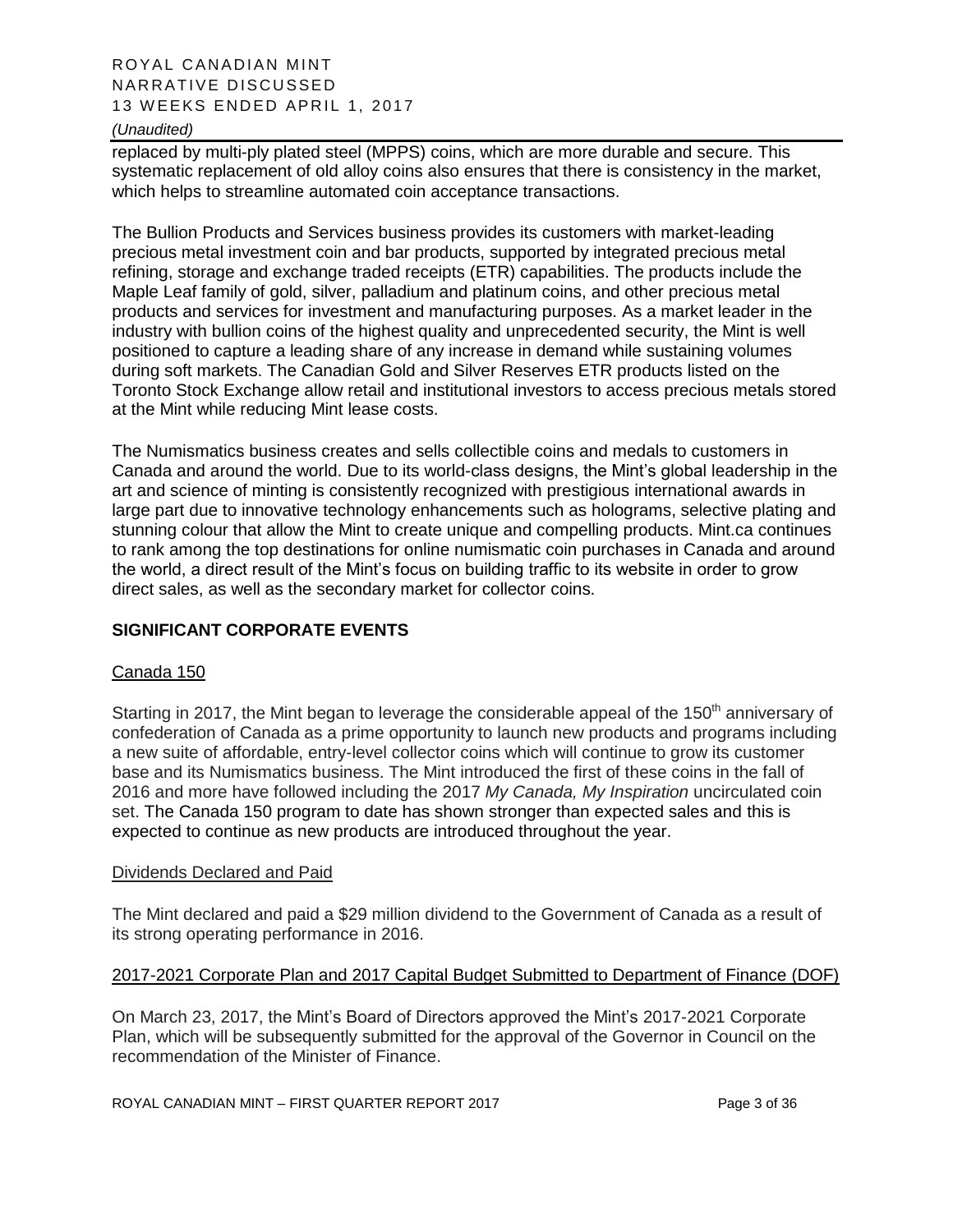#### Revision of Prior Period Financial Results

As discussed in the Mint's 2016 annual report, in the course of the preparation of the quarterly condensed consolidated financial statements for the quarter ended October 1, 2016 (Q3 2016), the Mint identified adjustments to prior periods relating to the sale of numismatic Face Value products, the sale of Bullion products, and other reclassifications. Further information regarding these revisions is disclosed in Note 3 of the condensed consolidated financial statements for the 13 weeks ended April 1, 2017.

The condensed consolidated statement of comprehensive income for the 13 weeks ended April 2, 2016 has been revised to reflect the change in accounting for Face Value products and the change in the presentation of revenue and cost of sales for Bullion products, as well as other reclassification adjustments, the effect of these revisions is shown in the table below:

|                                        | 13 weeks ended April 2, 2016 |             |                  |                   |             |
|----------------------------------------|------------------------------|-------------|------------------|-------------------|-------------|
|                                        | Customer<br>As<br>inventory  |             |                  |                   |             |
|                                        | previously                   | Face Value  | deals            | Other             | As          |
|                                        | reported                     | restatement | reclassification | reclassifications | revised     |
| Revenue                                | 780.9<br>\$                  | \$<br>(1.8) | \$<br>(191.0)    | 0.3               | 588.4<br>\$ |
| Cost of sales                          | 738.4                        | (5.8)       | (191.0)          | ۰                 | 541.6       |
| Net foreign exchange gains<br>(losses) | 2.8                          | (2.3)       |                  | (0.3)             | 0.2         |
| Income tax expense                     | (3.3)                        | (0.4)       | ٠                | ۰                 | (3.7)       |
| Profit for the period                  | 9.9                          | 1.3         |                  |                   | 11.2        |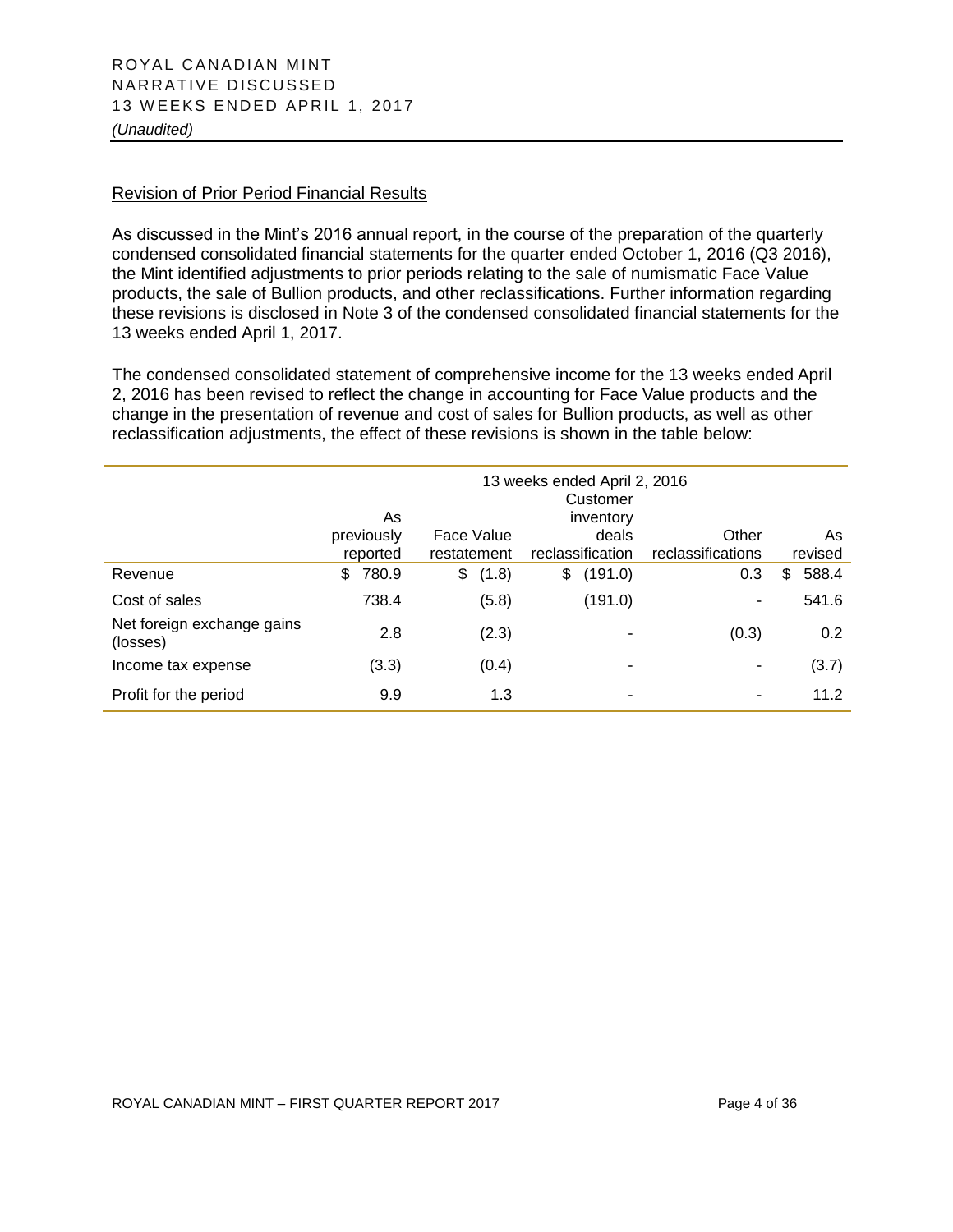#### ROYAL CANADIAN MINT NARRATIVE DISCUSSED 13 WEEKS ENDED APRIL 1, 2017 *(Unaudited)*

# **OPERATING HIGHLIGHTS AND ANALYSIS OF RESULTS**

To achieve its objectives, the Mint strives to continually improve profitability through prudent financial management and efficient operations. The Mint measures its performance by using metrics meaningful to customers, business partners and employees. The measures below allow the Mint to monitor its capacity to improve performance and create value.

|                            |               | 13 weeks ended              |             |          |
|----------------------------|---------------|-----------------------------|-------------|----------|
|                            | April 1, 2017 | April 2, 2016<br>(restated) | \$ Change   | % Change |
| Revenue                    | 502.8<br>SS.  | \$588.4                     | (85.6)<br>S | (15)     |
| Profit before income taxes | 14.9          | 15.0                        | (0.1)       |          |
| Profit after income taxes  | 11.1          | 11.2                        | (0.1)       |          |

|                     | As at         |                   |              |          |  |
|---------------------|---------------|-------------------|--------------|----------|--|
|                     | April 1, 2017 | December 31, 2016 | \$ Change    | % Change |  |
| Cash                | \$80.5        | 114.2<br>\$.      | (33.7)<br>\$ | (30)     |  |
| Inventories         | 85.7          | 78.9              | 6.8          | 9        |  |
| Capital assets      | 180.1         | 182.5             | (2.4)        | (1)      |  |
| <b>Total assets</b> | 418.2         | 444.1             | (25.9)       | (6)      |  |
| Working capital     | 118.5         | 136.1             | (17.6)       | (13)     |  |

*Note: The Mint's fiscal year end is December 31.* 

Consolidated profit before income taxes and profit after income taxes for the quarter were consistent with the same period in fiscal year 2016 at \$15 million and \$11 million, respectively. In the 13 weeks ended April 1, 2017, the Corporation paid a \$29 million dividend to its shareholder, the Government of Canada, resulting in a decrease in cash, total assets and working capital at April 1, 2017 when compared to the respective balances at December 31, 2016.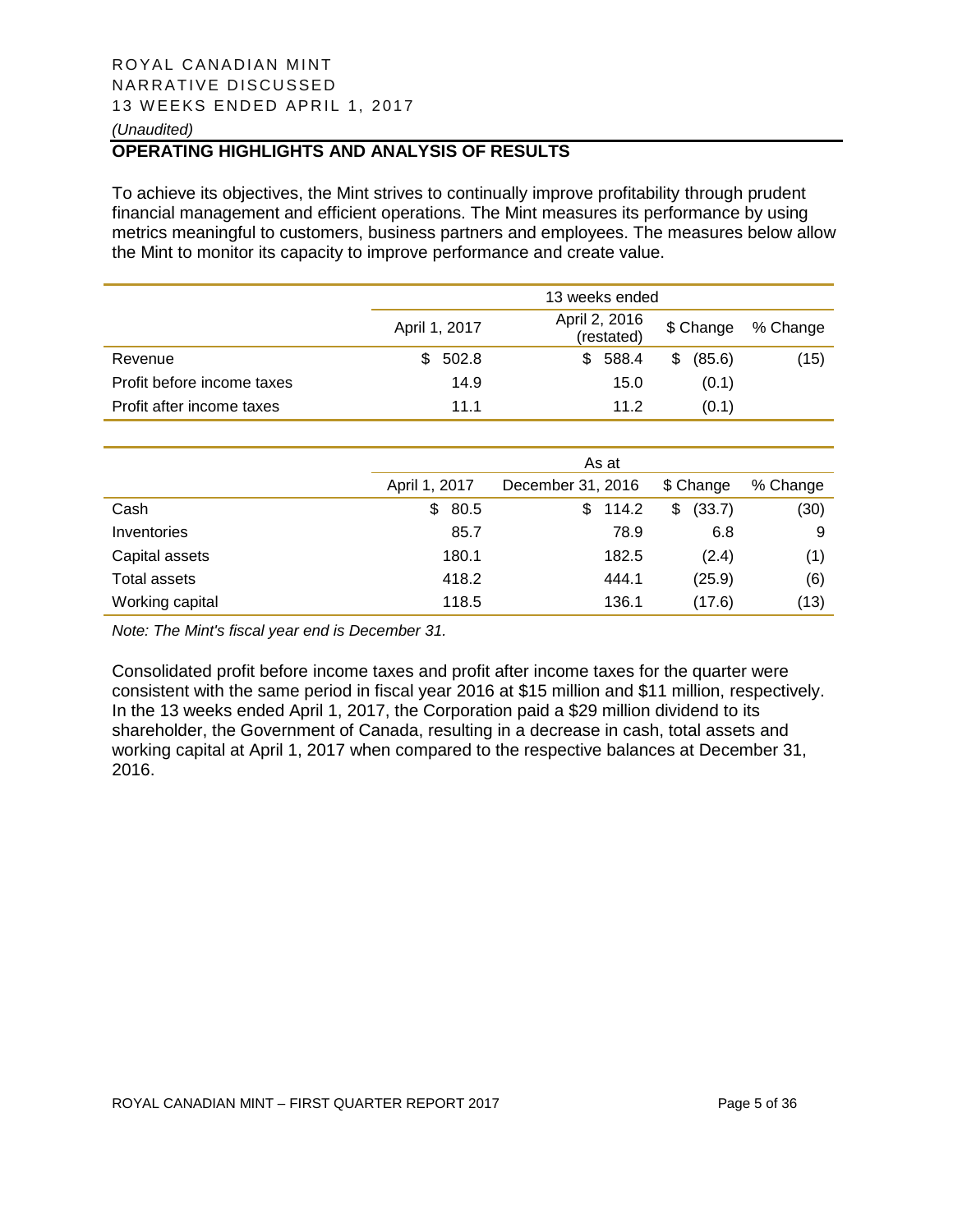# ROYAL CANADIAN MINT NARRATIVE DISCUSSED 13 WEEKS ENDED APRIL 1, 2017

#### *(Unaudited)*

# **Revenue by Program and Business**

|                                      |               | 13 weeks ended             |           |          |
|--------------------------------------|---------------|----------------------------|-----------|----------|
|                                      | April 1, 2017 | April 2, 2016<br>(revised) | \$ Change | % Change |
| <b>Canadian Circulation Program</b>  | \$22.8        | \$20.5                     | \$2.3     | 11       |
| Circulation Products and Solutions   | 11.9          | 6.7                        | 5.2       | 78       |
| <b>Bullion Products and Services</b> | 421.2         | 521.4                      | (100.2)   | (19)     |
| <b>Numismatics</b>                   | 46.9          | 39.8                       | 7.1       | 18       |

#### **Canadian Circulation Program**

| <b>Coin supply</b>                   |               | As at         |        |      |
|--------------------------------------|---------------|---------------|--------|------|
| (in millions of coins)               | April 1, 2017 | April 2, 2016 | Change | %    |
| Financial institutions inventory     | 777           | 777           | -      |      |
| Recycled coins                       | 45            | 149           | (104)  | (70) |
| Coins sold to financial institutions | 18            | 12            | 6      | 50   |
| Total coin supply                    | 840           | 938           | (98)   | 10)  |

| Department of Finance (DOF) Inventory |                      | As at             |        |      |
|---------------------------------------|----------------------|-------------------|--------|------|
| (in millions of coins)                | <b>April 1, 2017</b> | December 31, 2016 | Change | %    |
| Opening inventory                     | 298                  | 227               | 71     | 31   |
| Production                            | 96                   | 533               | (437)  | (82) |
| Coins sold to financial institutions  | (18)                 | (462)             | 444    | 96   |
| Ending inventory                      | 376                  | 298               | 78     | 26   |

During the 13 weeks ended April 1, 2017, revenues for Canadian circulation increased by \$2.3 million due to the return to profit amendment made to the *Royal Canadian Mint Act* which received Royal Assent on December 15, 2016.

In addition, net supply for Canadian circulation coins was at 840 million coins as at April 1, 2017 compared to 938 million as at April 2, 2016. Demand is met through three main sources of supply and is subject to variability across regions of the country and seasonality depending on time of the year. The three principal channels to meet demand include:

- Coin inventories held by major financial institutions across Canada. The percentage of financial institutions' inventory to overall supply is 93% as at April 1, 2017 compared to 83% as at April 2, 2016. The increase is mainly due to the reduction in the recycling program in 2016, which resulted in a shift from recycled coins to financial institution inventory during first quarter of 2017.
- Recycled coins. The Mint recycled 45 million pieces of coin during the first quarter of 2017 compared to 149 million pieces for the same period in 2016. The service provider is still seeking alternate locations for the machines after two financial institutions

ROYAL CANADIAN MINT – FIRST QUARTER REPORT 2017 Page 6 of 36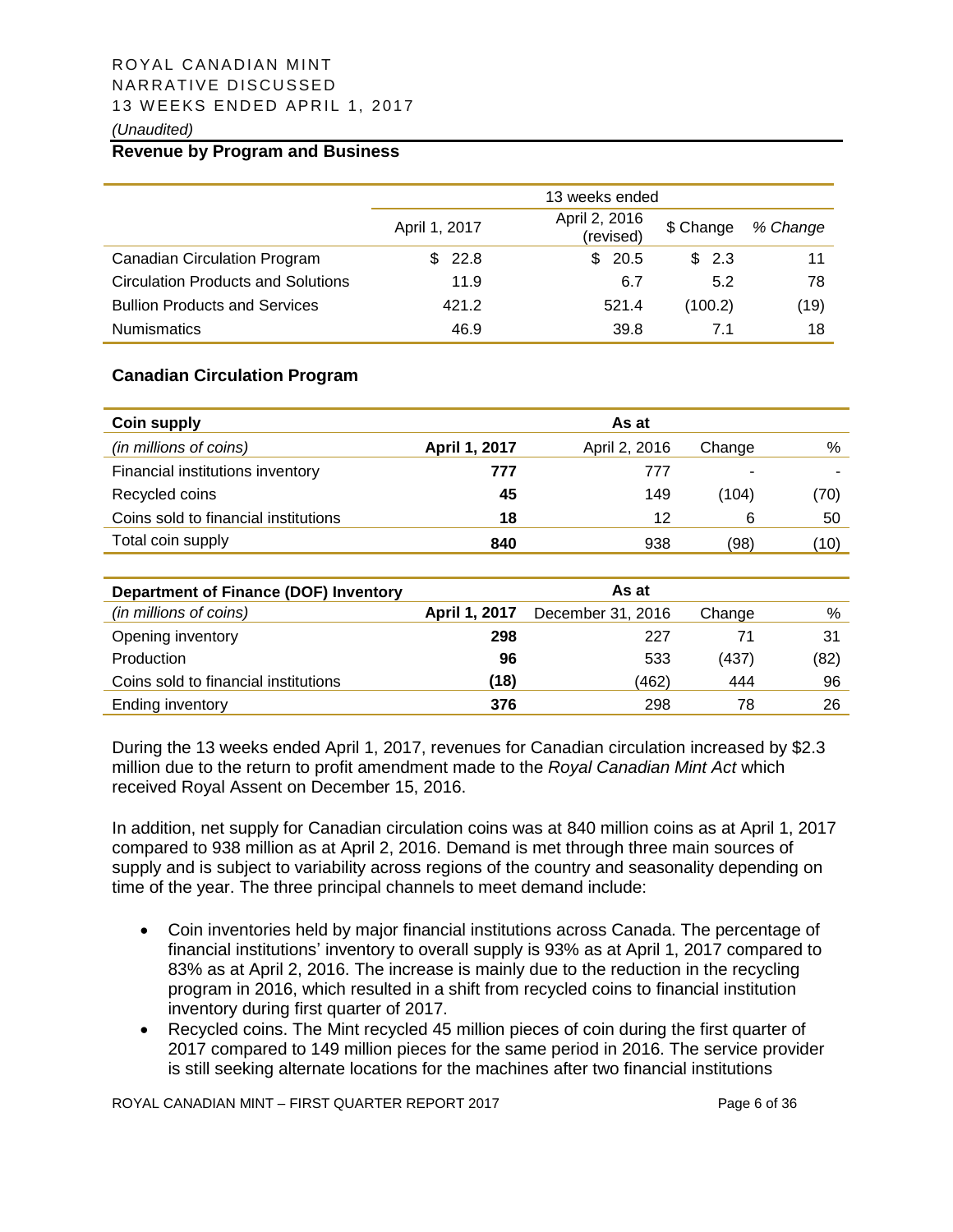#### *(Unaudited)*

removed their recycling program in 2016. This channel historically has accounted for approximately 15% of overall supply. With the recent market changes this channel accounted for 5% of supply.

 New coins sold to major financial institutions. The Mint sold 18 million new coins to the financial institutions during first quarter of 2017 compared to 12 million for same period in 2016. New coins account for the remaining 2% of supply.

The Mint actively manages inventory levels in response to changes in demand, financial institution deposits and recycling volumes to ensure coinage demand is met throughout the year while minimizing overall inventories. The Mint also works to optimize its logistics operations to reduce overall distribution and storage costs for the Government of Canada. The management of the coinage system is achieved within inventory limits outlined in the Mint's Corporate Plan. To replenish inventories held on behalf of the Department of Finance, the Mint produced 96 million coins in first quarter of 2017 compared to 138 million in the same period of 2016.

The efficient management of the coinage system is achieved hand-in-hand with the celebration of Canada's history, culture and values. During the first quarter of 2017, a variety of commemorative coins were released, including the Canada 150 *My Canada, My Inspiration* collection as well as a 25-cent coin commemorating the  $125<sup>th</sup>$  anniversary of the Stanley Cup.

#### **Circulation Products and Solutions**

Revenue for the CP&S business increased 78% to \$11.9 million during the 13 weeks ended April 1, 2017 compared to \$6.7 million in the same period of fiscal year 2016. Revenue from foreign circulation sales increased 146% to \$10.1 million from \$4.1 million in the first quarter of 2016. Revenue from ARP declined 31% to \$1.8 million from \$2.6 million in the same period in 2016.

Foreign circulation revenue reflects the shipment of 269.7 million (2016 – 67.3 million) coins and blanks to 9 (2016 – 6) countries during the quarter. The increase reflects the fulfillment of contracts signed in prior years for the Mint's MPPS products. During the first quarter of 2017, the Mint has secured one new production contract for 7.5 million pieces.

ARP revenue decreased due to the decline in recycling volumes and reduced numbers of alloy coins in the volumes that are recycled.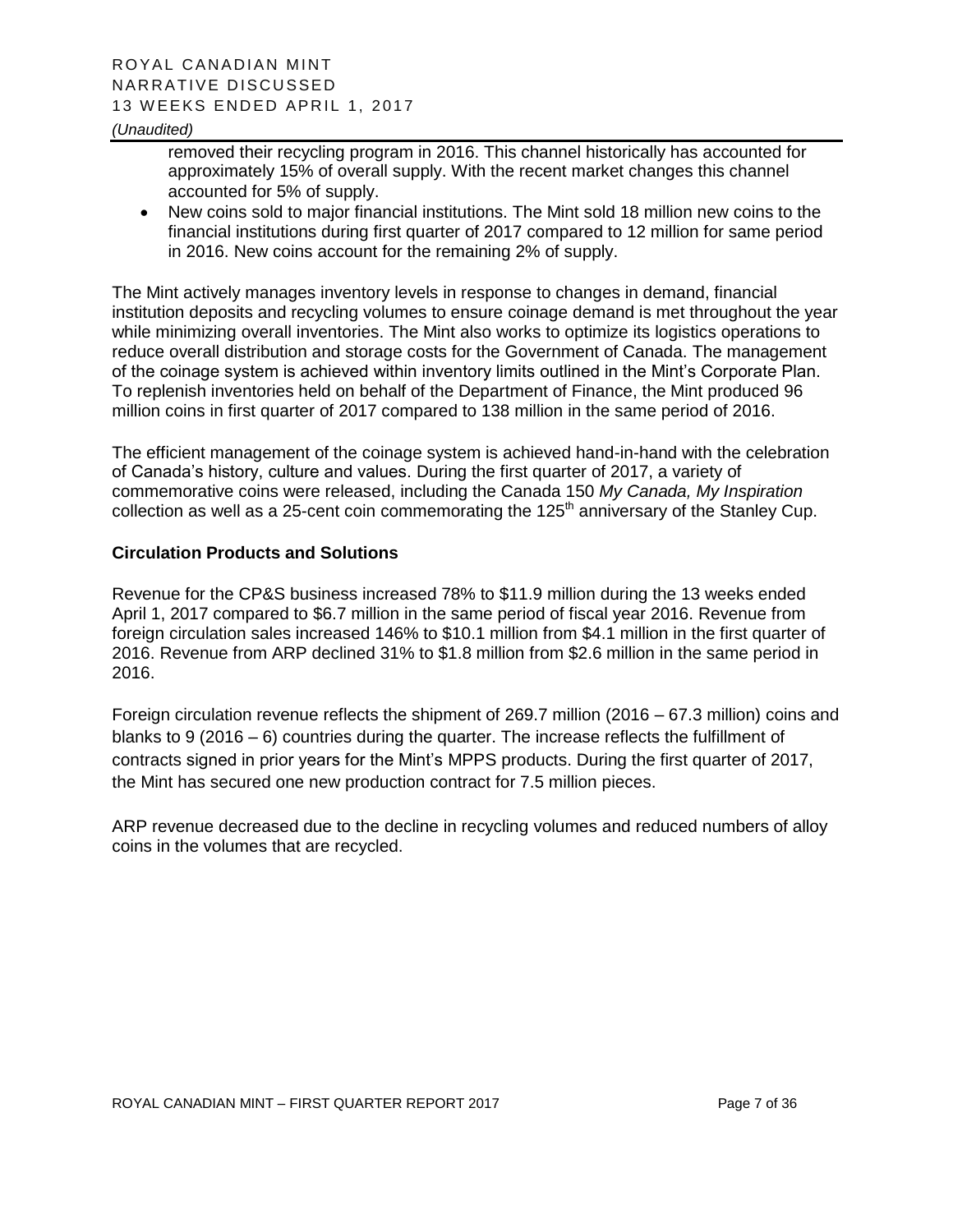# ROYAL CANADIAN MINT NARRATIVE DISCUSSED 13 WEEKS ENDED APRIL 1, 2017

#### *(Unaudited)*

#### **Bullion Products and Services**

|                                | 13 weeks ended                  |               |  |
|--------------------------------|---------------------------------|---------------|--|
|                                | April 1, 2017                   | April 2, 2016 |  |
| Gross revenue                  | \$551.1                         | \$712.4       |  |
| Less: Customer inventory deals | (129.9)                         | (191.0)       |  |
| Net revenue                    | 421.2                           | 521.4         |  |
|                                |                                 |               |  |
|                                | $\mathbf{A} \bullet \mathbf{A}$ |               |  |

|                                            | 13 weeks ended |               |
|--------------------------------------------|----------------|---------------|
| (thousands of ounces)                      | April 1, 2017  | April 2, 2016 |
| Gross ounces                               | 10.129.6       | 22.315.2      |
| Less: ounces from Customer inventory deals | (1,085.5)      | (2,745.4)     |
| Net ounces                                 | 9.044.1        | 19,569.8      |

Bullion revenues for the 13 weeks ended April 1, 2017 decreased 19% to \$421.2 million from revised revenue of \$521.4 million in the same period in 2016. Sales of gold coins, mostly Gold Maple Leaf (GML) coins, declined 2% to 208.3 thousand (2016 – 210.6 thousand) ounces. Sales of silver coins, mostly Silver Maple Leaf (SML) coins, declined 56% to 4.7 million (2016 – 10.6 million) ounces. The recent decline in revenues is attributed to lower demand for bullion products in the 13 weeks ended April 1, 2017 compared to the same period in 2016.

#### **Numismatics**

Numismatics revenue increased 18% to \$46.9 million during the 13 weeks ended April 1, 2017 compared to revised revenue of \$39.8 million in the same period of 2016 primarily due to the strong demand for Canada 150 products. Demand for the Mint's gold numismatics coins declined 66% to \$4.8 million compared to \$14.3 million in the same period in 2016 mainly due to a custom exclusive product sold in 2016. Sales of numismatics silver products increased 57% to \$35.4 million compared to \$22.5 million in the same period in 2016 mainly due to the successful launch of new silver coins, including a painted silver coin for lunar year of the Rooster and Canada 150 coins.

|                    | April 1, 2017 | April 2, 2016 |
|--------------------|---------------|---------------|
| Gold               | 4.8           | 14.3          |
| Silver             | 35.4          | 22.5          |
| Non Gold or Silver | 6.7           | 3.0           |
| Total revenue      | 46.9          | 39.8          |

To celebrate Canada's  $150<sup>th</sup>$  anniversary, the Mint has developed a robust program that supports the focus for fiscal year 2017. This includes investing in people, processes and systems and aligning product, promotion and sales channels with the Canada 150 theme. This marketing strategy will also involve integrating product, price, promotion and placement strategies while leveraging web, digital, social media and call centre resources.

ROYAL CANADIAN MINT – FIRST QUARTER REPORT 2017 Page 8 of 36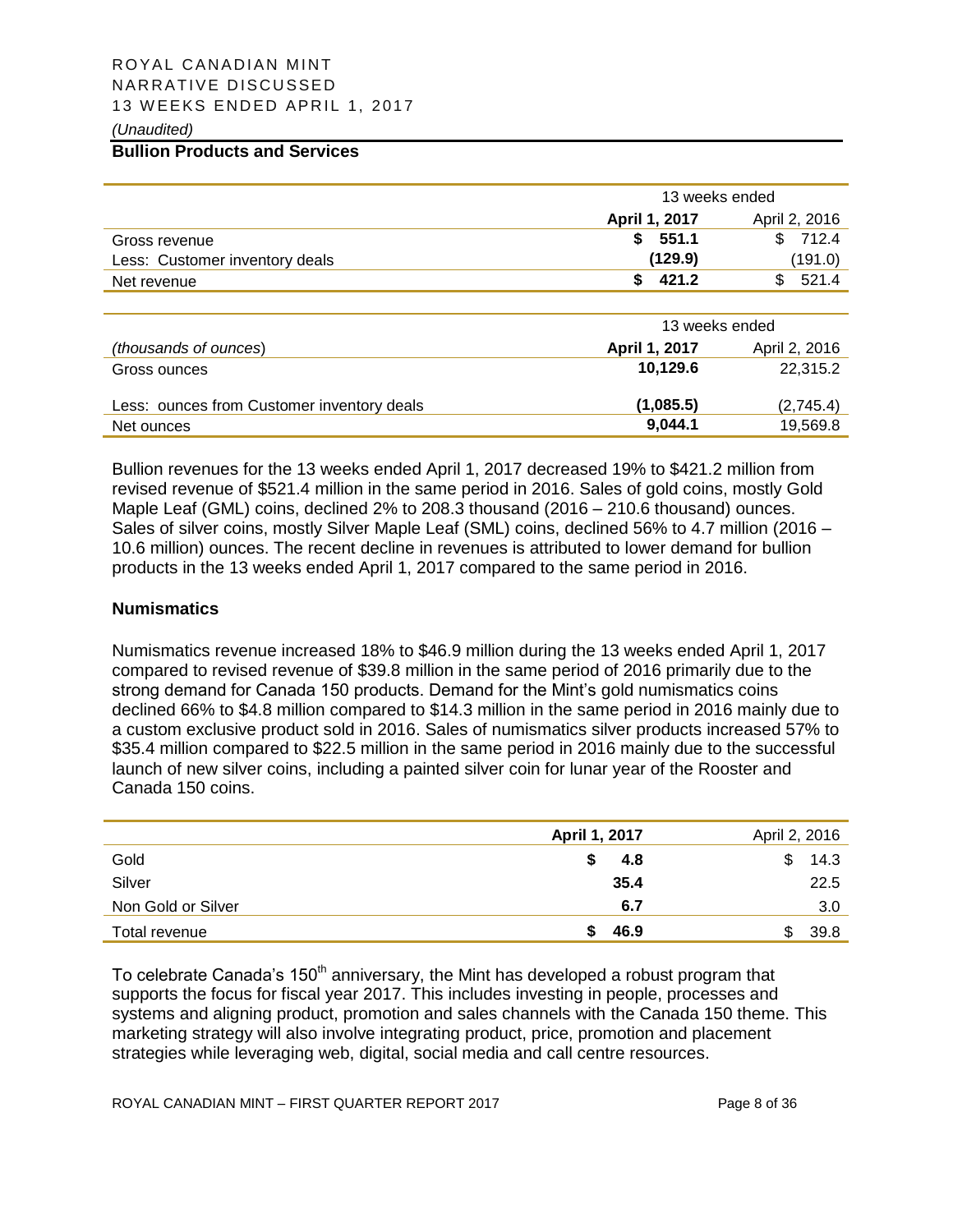# ROYAL CANADIAN MINT NARRATIVE DISCUSSED 13 WEEKS ENDED APRIL 1, 2017

#### *(Unaudited)*

#### **Expenses, Other Income and Income Tax**

|                                     | 13 weeks ended |                             |             |          |  |
|-------------------------------------|----------------|-----------------------------|-------------|----------|--|
|                                     | April 1, 2017  | April 2, 2016<br>(restated) | \$ Change   | % Change |  |
| Cost of sales                       | 452.3<br>\$.   | \$541.6                     | 89.3<br>SS. | 16       |  |
| Operating expenses                  |                |                             |             |          |  |
| Marketing and sales expenses        | 16.7           | 17.4                        | 0.7         | 4        |  |
| Administration expenses             | 17.2           | 14.7                        | (2.5)       | (17)     |  |
| Net foreign exchange losses (gains) | 1.8            | (0.2)                       | (2.0)       |          |  |
| Income tax expense                  | 3.7            | 3.7                         | ٠           |          |  |

Cost of sales decreased 16% to \$452.3 million for the 13 weeks ended April 1, 2017 from revised costs of \$541.6 million for the same period in 2016. The decrease in cost of sales is in line with the decrease in bullion revenues in 2017 when compared to 2016. This decrease was largely due to the softer demand for bullion silver products which decreased by 56% in 2017 compared to the same period in 2016. Cost of sales increased year over year for circulation products and services, as well as numismatics, in line with revenue for the respective businesses. The increase in cost of sales related to numismatics was partially offset by the positive impact of the \$1.2 million increase in the revaluation of precious metal recovery of Face Value redemptions and returns in Q1 2017 when compared to Q1 2016.

Operating expenses for the quarter increased 6% to \$33.9 million from \$32.1 million for the same period in fiscal year 2016 mainly due to higher administration expenses resulting from higher employee compensation expenses, as well as higher consulting and rent expenses.

Net foreign exchange loss increased \$2.0 million for the 13 weeks ended April 1, 2017 compared to the same period ended April 2, 2016 due to a higher loss on the settlement of derivatives of \$6.8 million, partially offset by the positive impact of a stronger U.S. dollar and the resulting positive impact on the translation of U.S. dollar balances of \$4.8 million.

Income tax expense remained consistent compared to prior period.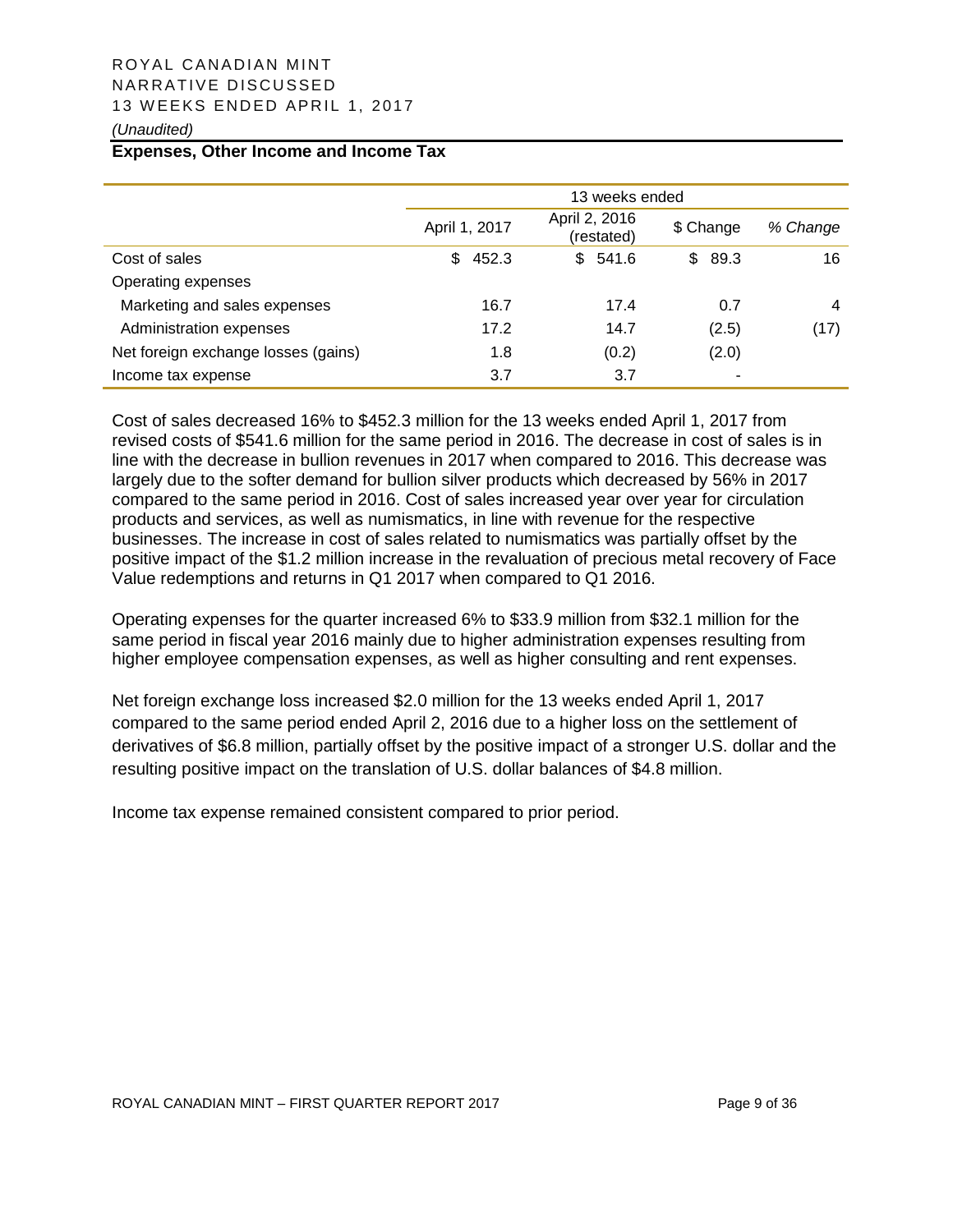13 weeks ended April 1, 2017 (Unaudited)

#### **LIQUIDITY AND CAPITAL RESOURCES**

| Cash flow                                     | 13 weeks ended |               |           |  |  |
|-----------------------------------------------|----------------|---------------|-----------|--|--|
|                                               | April 1, 2017  | April 2, 2016 | \$ Change |  |  |
| Cash, at the end of the period                | 80.5<br>S.     | \$92.5        | (12)<br>S |  |  |
| Cash flow from (used in) operating activities | 1.7            | (6.6)         | 8.3       |  |  |
| Cash flow used in investing activities        | (3.0)          | (3.4)         | 0.4       |  |  |
| Cash flow used in financing activities        | (29.1)         | (31.1)        | 2.0       |  |  |

Cash generated from operating activities for the period ended April 1, 2017 was \$1.7 million, an \$8.3 million increase compared to the same period in the prior year. The increase is mainly attributable to a billing adjustment to the DOF in the first quarter of 2016 that did not occur in the first quarter of 2017.

Cash used in investing activities declined to \$3.0 million for the period ended April 1, 2017 from \$3.4 million for the period ended April 2, 2016. The capital expenditures in the 13 weeks ended April 1, 2017 mainly related to renovations carried out at the Mint's headquarters in Ottawa.

Cash used in financing activities declined to \$29.1 million for the period ended April 1, 2017 from \$31.1 million for the period ended April 2, 2016. The Mint paid an annual \$15.0 million dividend and a special dividend of \$14.0 million to the Government of Canada during the first quarter of 2017 compared to a dividend of \$31.0 million in 2016.

#### **BORROWING FACILITIES**

See note 17 in the December 31, 2016 audited consolidated financial statements for details on the Mint's borrowing facilities. The Mint entered and closed the quarter with total outstanding long term loans of \$27.0 million. The long term ratio declined to 1.6 at April 1, 2017 from 1.7 at December 31, 2016.

#### **RISKS TO PERFORMANCE**

Management considers risks and opportunities at all levels of decision making and is continually evaluating the adequacy of the Enterprise Risk Management (ERM) program to ensure it is designed to meet shareholder requirements. During a recent assessment of the program, opportunities for improvements were identified which lead to key recommendations. Based on those recommendations, management will be advancing its ERM program to the next level of maturity and increasing the value of risk informed decision making.

As discussed in the Annual Report, the Mint's performance is influenced by many factors, including: economic conditions, financial and commodity markets volatility, and competitive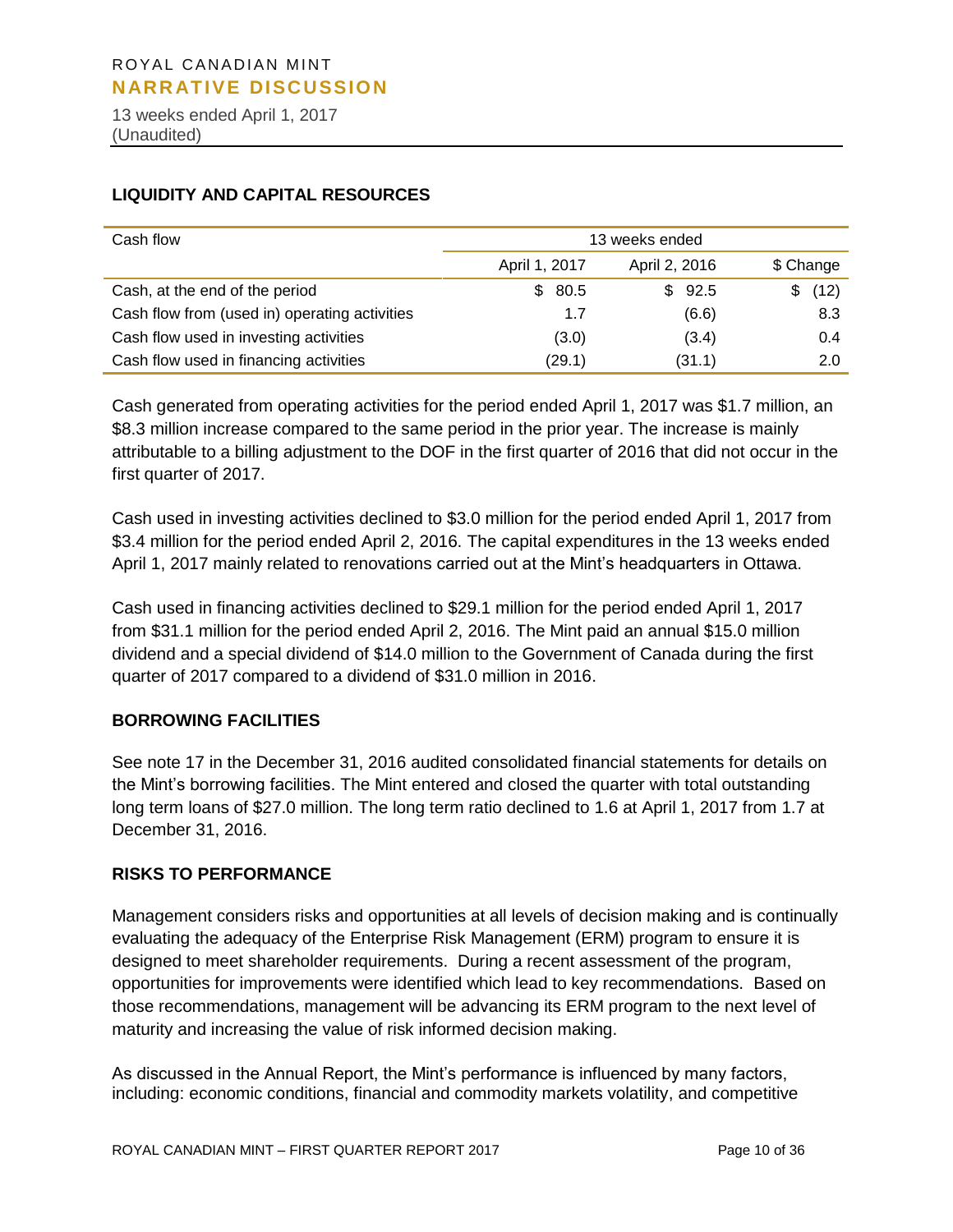13 weeks ended April 1, 2017 (Unaudited)

pressures. There have been no material changes to these risk factors since the filing of the 2016 Annual Report.

#### **CRITICAL ACCOUNTING ESTIMATES, ADOPTION OF NEW ACCOUNTING STANDARDS AND ACCOUNTING POLICY DEVELOPMENTS**

See notes 4 and 5 in the audited consolidated financial statements for the year ended December 31, 2016 for a discussion of critical accounting estimates, adoption of new accounting standards and accounting policy developments.

#### **OUTLOOK**

The operating and financial results achieved during the 13 weeks ended April 1, 2017 indicate that the financial goals established in the 2017-2021 Corporate Plan approved by the Mint's Board of Directors but pending approval of Governor in Council, are on track.

In the CP&S business, global demand for circulation products, in particular blanks, is anticipated to strengthen over the coming 15 months. The decline in recycling volumes is being closely monitored to assess the impact on the supply of both Canadian circulation coins and ARP revenues, and to appropriately explore potential responses.

The Mint's Numismatic sales remain strong and on track for the year mainly driven by the success of the Canada 150 program which is expected to continue to increase as new products are introduced throughout the year.

Gold and Silver bullion demand softened in the first quarter, and as a result the Mint is carefully managing operating costs.

#### **FORWARD LOOKING STATEMENTS**

The unaudited condensed consolidated quarterly financial statements and the narrative contain forward-looking statements that reflect management's expectations regarding the Mint's objectives, plans, strategies, future growth, results of operations, performance, and business prospects and opportunities. Forward-looking statements are typically identified by words or phrases such as "plans", "anticipates", "expects", "believes", "estimates", "intends", and other similar expressions. These forward-looking statements are not facts, but only estimates regarding expected growth, results of operations, performance, business prospects and opportunities (assumptions). While management considers these assumptions to be reasonable based on available information, they may prove to be incorrect. These estimates of future results are subject to a number of risks, uncertainties and other factors that could cause actual results to differ materially from what the Mint expects. These risks, uncertainties and other factors include, but are not limited to, those risks and uncertainties set forth above in the Risks to Performance as well as in Note 8 – Financial Instruments and Financial Risk Management to the Mint's unaudited condensed consolidated financial statements.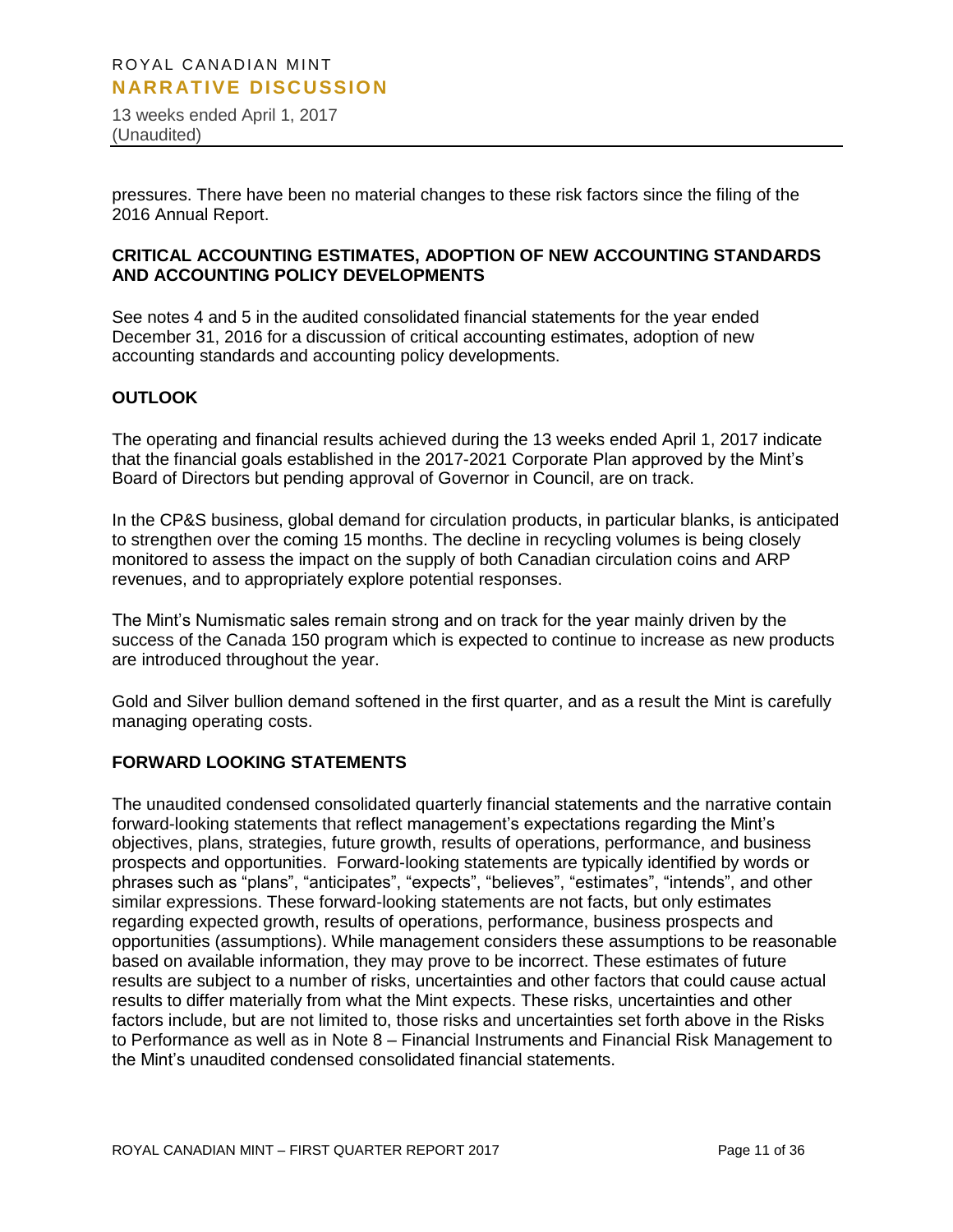13 weeks ended April 1, 2017 (Unaudited)

To the extent the Mint provides future-oriented financial information or a financial outlook, such as future growth and financial performance, the Mint is providing this information for the purpose of describing its future expectations. Therefore, readers are cautioned that this information may not be appropriate for any other purpose. Furthermore, future-oriented financial information and financial outlooks, as with forward-looking information generally, are based on the assumptions and subject to the risks.

Readers are urged to consider these factors carefully when evaluating these forward-looking statements. In light of these assumptions and risks, the events predicted in these forwardlooking statements may not occur. The Mint cannot assure that projected results or events will be achieved. Accordingly, readers are cautioned not to place undue reliance on the forwardlooking statements.

The forward-looking statements included in the unaudited condensed consolidated quarterly financial statements and narrative are made only as of May 9, 2017, and the Mint does not undertake to publicly update these statements to reflect new information, future events or changes in circumstances or for any other reason after this date.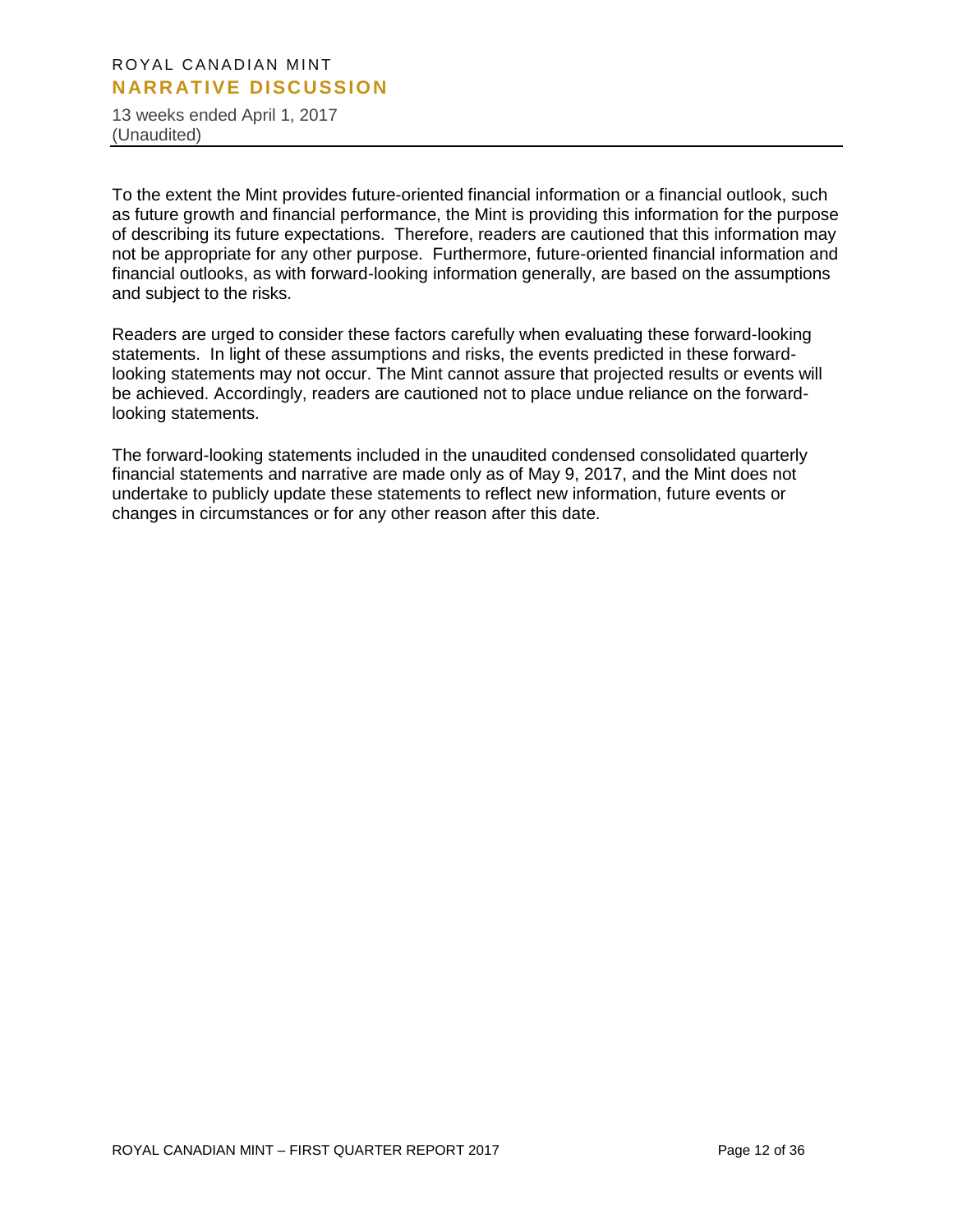13 weeks ended April 1, 2017 (Unaudited)

#### **Statement of Management Responsibility by Senior Officials**

Management is responsible for the preparation and fair presentation of these condensed consolidated quarterly financial statements in accordance with *IAS 34 Interim Financial Reporting* and requirements in the Treasury Board of Canada *Standard on Quarterly Financial Reports for Crown Corporations* and for such internal controls as management determines are necessary to enable the preparation of condensed consolidated quarterly financial statements that are free from material misstatement. Management is also responsible for ensuring all other information in this quarterly financial report is consistent, where appropriate, with the condensed consolidated quarterly financial statements.

To the best of our knowledge, these unaudited condensed consolidated quarterly financial statements present fairly, in all material respects, the financial position, results of operations and cash flows of the Royal Canadian Mint, as at the date of and for the periods presented in the condensed consolidated quarterly financial statements.

Sandra L. Hanington Jennifer Camelon, CPA, CA *President and Chief Executive Officer Chief Financial Officer and* 

anclon

*Vice-President, Finance and Administration*

Ottawa, Canada

May 9, 2017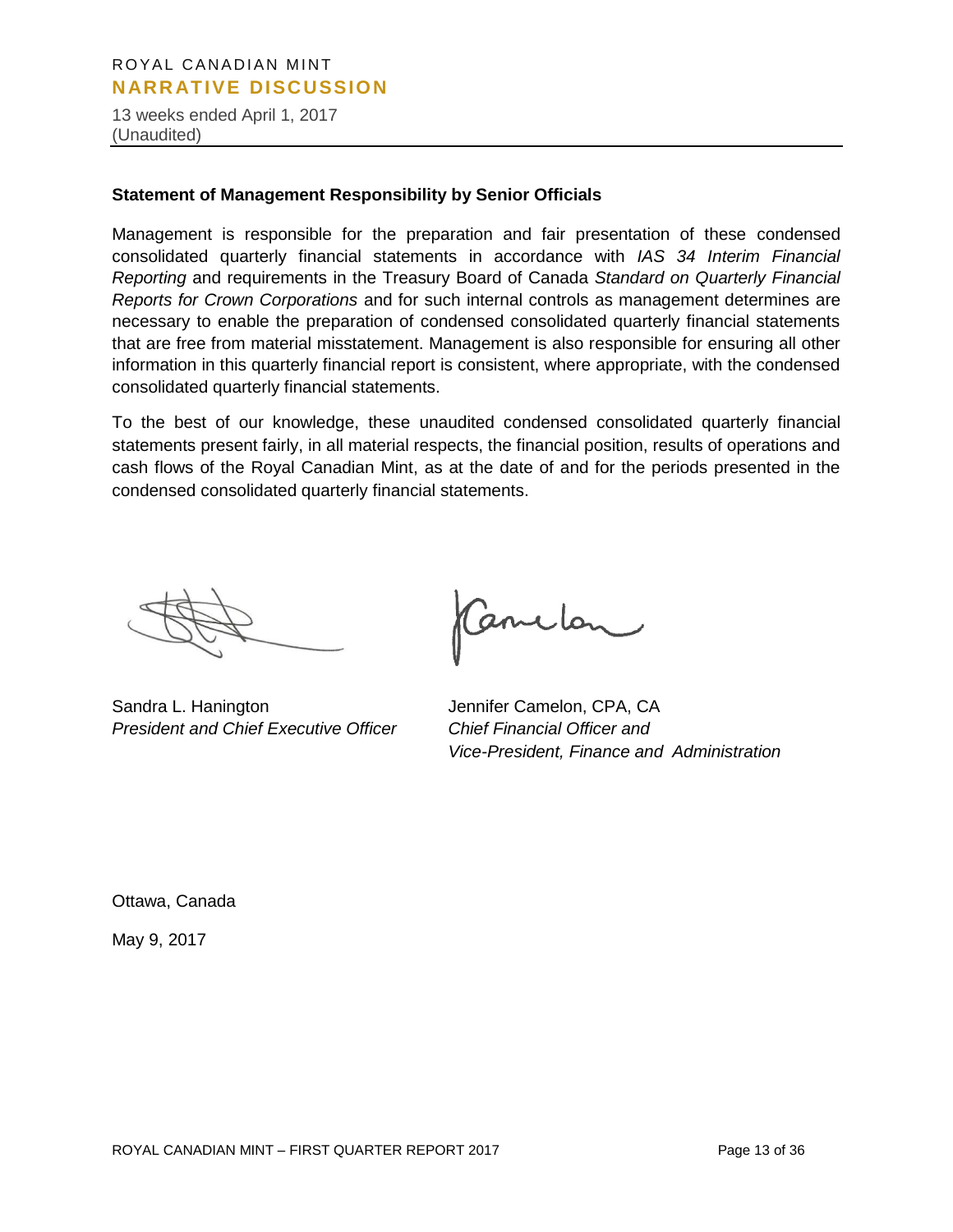# **ROYAL CANADIAN MINT CONDENSED CONSOLIDATED STATEMENT OF FINANCIAL POSITION Unaudited (CAD\$ thousands)**

|                                                 | <b>Notes</b>     | As at<br>April 1, 2017 | December 31, 2016 |
|-------------------------------------------------|------------------|------------------------|-------------------|
| <b>Current Assets</b>                           |                  |                        |                   |
| Cash                                            |                  | \$<br>80,525           | \$<br>114,185     |
| Accounts receivable                             | 6                | 26,380                 | 24,938            |
| Prepaid expenses                                |                  | 5,297                  | 4,012             |
| Income taxes receivable                         |                  | 6,659                  | 4,222             |
| Inventories                                     | $\overline{7}$   | 85,744                 | 78,929            |
| Derivative financial assets                     | 8                | 250                    | 425               |
| Total current assets                            |                  | 204,855                | 226,711           |
| <b>Non-current assets</b>                       |                  |                        |                   |
| Prepaid expenses                                |                  | 1,168                  | 1,669             |
| Derivative financial assets                     | 8                | 3                      | 17                |
| Deferred tax asset                              |                  | 32,042                 | 33,206            |
| Property, plant and equipment                   | $\boldsymbol{9}$ | 168,651                | 170,254           |
| Investment property                             |                  | 236                    | 236               |
| Intangible assets                               | $\boldsymbol{9}$ | 11,226                 | 12,004            |
| Total non-current assets                        |                  | 213,326                | 217,386           |
| <b>Total assets</b>                             |                  | \$<br>418,181          | \$444,097         |
|                                                 |                  |                        |                   |
| <b>Current Liabilities</b>                      |                  |                        |                   |
| Accounts payable and accrued liabilities        | 11               | \$<br>61,954           | \$59,384          |
| Loans payable                                   |                  | 7,553                  | 7,516             |
| Face Value redemptions and returns              | 10               | 2,613                  | 3,153             |
| Deferred revenue                                |                  | 10,910                 | 13,078            |
| Employee benefits                               |                  | 2,702                  | 2,866             |
| Derivative financial liabilities                | 8                | 649                    | 4,620             |
| <b>Total current liabilities</b>                |                  | 86,381                 | 90,617            |
| <b>Non-current liabilities</b>                  |                  |                        |                   |
| Accounts payable and accrued liabilities        |                  | 363                    | 401               |
| Loans payable                                   |                  | 19,490                 | 19,490            |
| Face Value redemptions and returns              | 10               | 134,112                | 137,864           |
| Employee benefits                               |                  | 10,101                 | 10,101            |
| Derivative financial liabilities                | 8                | 247                    | 268               |
| Total non-current liabilities                   |                  | 164,313                | 168,124           |
| <b>Total liabilities</b>                        |                  | 250,694                | 258,741           |
| Shareholder's equity                            |                  |                        |                   |
| Share capital (authorised and issued 4,000 non- |                  | 40,000                 | 40,000            |
| transferable shares)                            |                  |                        |                   |
| Retained earnings                               |                  | 127,731                | 145,617           |
| Accumulated other comprehensive loss            |                  | (244)                  | (261)             |
| <b>Total shareholder's equity</b>               |                  | 167,487                | 185,356           |
| Total liabilities and shareholder's equity      |                  | \$<br>418,181          | \$444,097         |

Commitments, contingencies and guarantees (Note 20)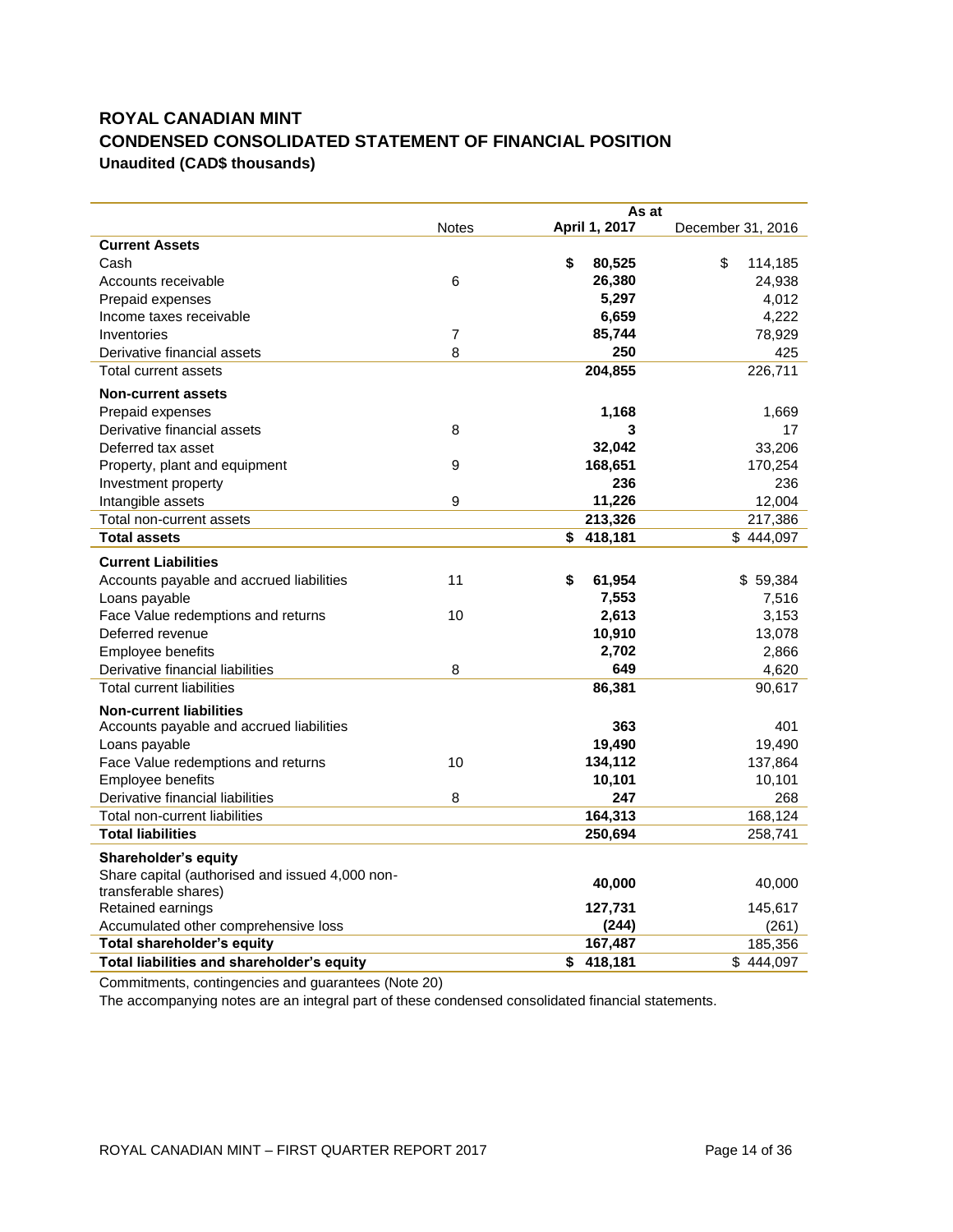# **ROYAL CANADIAN MINT CONDENSED CONSOLIDATED STATEMENT OF COMPREHENSIVE INCOME Unaudited (CAD\$ thousands)**

|                                                                                                            |              | 13 weeks ended |                                       |
|------------------------------------------------------------------------------------------------------------|--------------|----------------|---------------------------------------|
|                                                                                                            | <b>Notes</b> | April 1, 2017  | April 2, 2016<br>Restated<br>(Note 3) |
| Revenue                                                                                                    | 13           | \$<br>502,750  | 588,414<br>\$                         |
| Cost of sales                                                                                              | 14,15        | 452,296        | 541,617                               |
| <b>Gross profit</b>                                                                                        |              | 50,454         | 46,797                                |
|                                                                                                            |              |                |                                       |
| Marketing and sales expenses                                                                               | 14,15        | 16,669         | 17,388                                |
| Administration expenses                                                                                    | 14, 15, 16   | 17,159         | 14,694                                |
| <b>Operating expenses</b>                                                                                  |              | 33,828         | 32,082                                |
|                                                                                                            |              |                |                                       |
| Net foreign exchange (losses) gains                                                                        |              | (1,768)        | 248                                   |
| <b>Operating profit</b>                                                                                    |              | 14,858         | 14,963                                |
| Finance costs, net                                                                                         |              | (7)            | (16)                                  |
| Profit before income tax                                                                                   |              | 14,851         | 14,947                                |
| Income tax expense                                                                                         | 17           | (3,737)        | (3,723)                               |
| Profit for the period                                                                                      |              | 11,114         | 11,224                                |
| Items that will be reclassified subsequently to profit or loss:                                            |              |                |                                       |
| Net unrealized gains on cash flow hedges                                                                   |              | 17             | 2,831                                 |
| Reclassification of net realized losses on cash flow<br>hedges transferred from other comprehensive income |              |                | 353                                   |
| Other comprehensive income, net of tax                                                                     |              | 17             | 3,184                                 |
| <b>Total comprehensive income</b>                                                                          |              | 11,131<br>\$   | \$<br>14,408                          |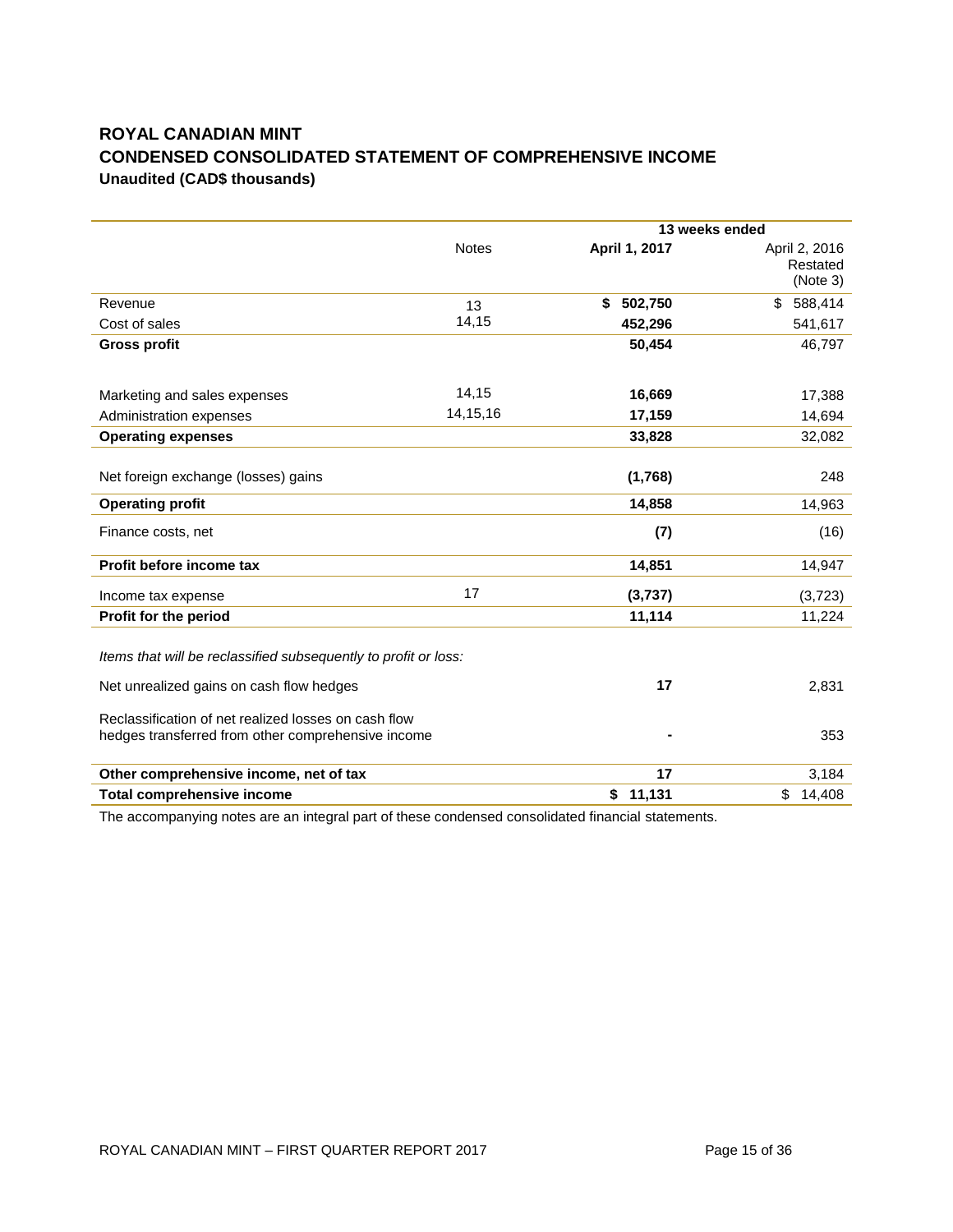# **ROYAL CANADIAN MINT CONDENSED CONSOLIDATED STATEMENT OF CHANGES IN EQUITY Unaudited (CAD\$ thousands)**

13 weeks ended April 1, 2017

|                                        |     | <b>Share</b><br><b>Capital</b> |   | <b>Retained</b><br>earnings -<br><b>Restated</b><br>(Note 3) | <b>Accumulated other</b><br>comprehensive loss<br>(Net gains(losses)<br>on cash flow<br>hedges) |   | Total    |
|----------------------------------------|-----|--------------------------------|---|--------------------------------------------------------------|-------------------------------------------------------------------------------------------------|---|----------|
| Balance as at December 31, 2016        | \$. | 40,000                         | S | 145,617                                                      | (261)<br>\$                                                                                     | S | 185,356  |
| Profit for the period                  |     | ۰                              |   | 11.114                                                       | $\blacksquare$                                                                                  |   | 11,114   |
| Other comprehensive income, net of tax |     | ۰                              |   | $\overline{\phantom{0}}$                                     | 17                                                                                              |   | 17       |
| Dividend paid                          |     | ۰                              |   | (29,000)                                                     | $\blacksquare$                                                                                  |   | (29,000) |
| Balance as at April 1, 2017            |     | 40,000                         |   | 127,731                                                      | (244)                                                                                           | S | 167,487  |

| 13 weeks ended April 2, 2016                  |     |         |   |            |                       |         |               |
|-----------------------------------------------|-----|---------|---|------------|-----------------------|---------|---------------|
|                                               |     |         |   | Retained   | Accumulated other     |         |               |
|                                               |     |         |   | earnings - | comprehensive loss    |         | Total –       |
|                                               |     | Share   |   | Restated   | (Net gains(losses) on |         | Restated      |
|                                               |     | Capital |   | (Note 3)   | cash flow hedges)     |         | (Note 3)      |
| Balance as at December 31, 2015               | SS. | 40.000  | S | 152.138    | S                     | (6,829) | \$185,309     |
| Profit for the period                         |     | ۰       |   | 11.224     |                       |         | 11.224        |
| Other comprehensive income, net of tax        |     |         |   |            |                       | 3.184   | 3.184         |
| Dividend paid                                 |     |         |   | (31,000)   |                       |         | (31,000)      |
| Balance as at April 2, 2016 restated (Note 3) |     | 40.000  | S | 132.362    |                       | (3,645) | \$<br>168.717 |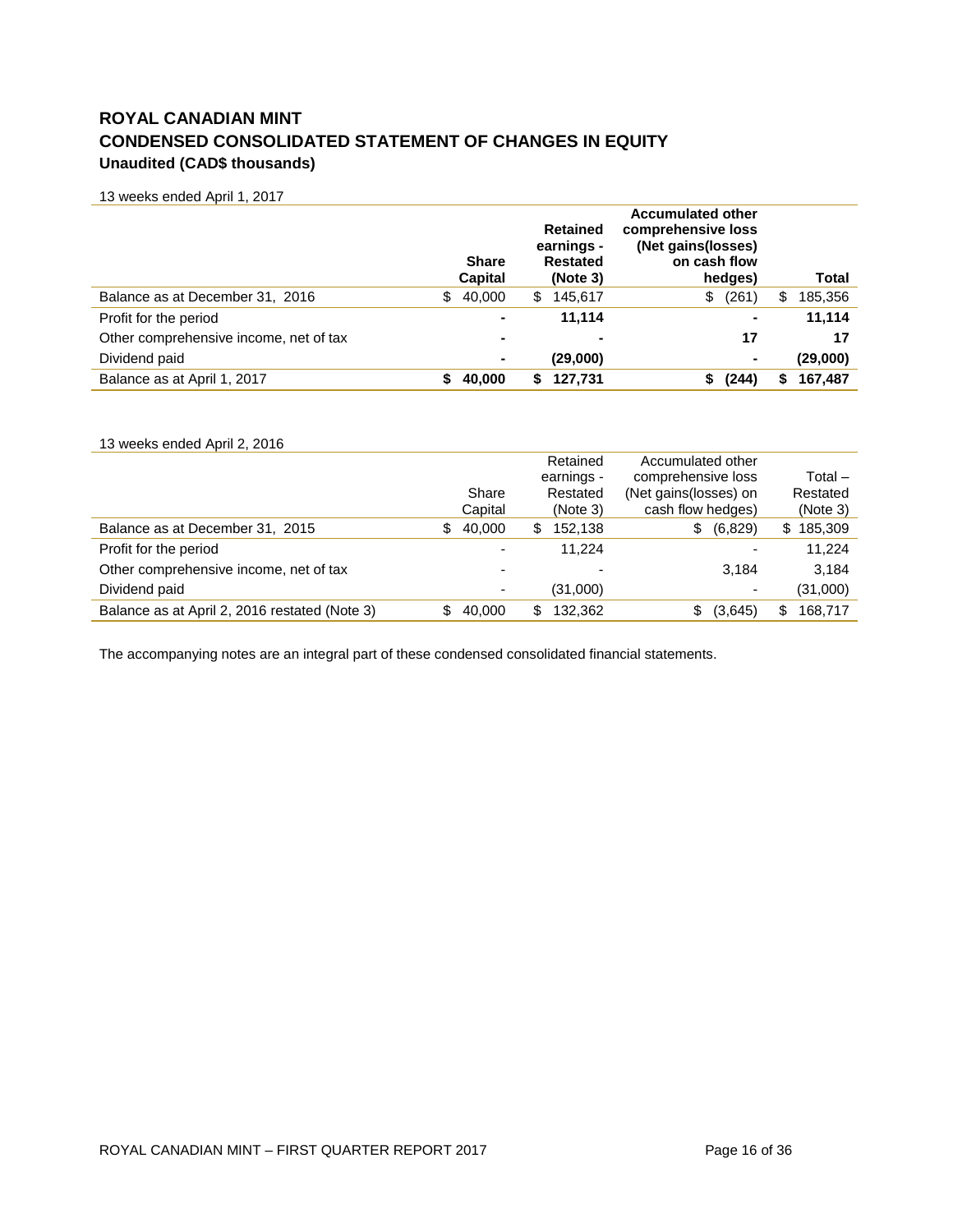# **ROYAL CANADIAN MINT CONDENSED CONSOLIDATED STATEMENT OF CASH FLOWS Unaudited (CAD\$ thousands)**

|                                                                                   |              | 13 weeks ended |                           |  |
|-----------------------------------------------------------------------------------|--------------|----------------|---------------------------|--|
|                                                                                   | <b>Notes</b> | April 1, 2017  | April 2, 2016<br>(Note 3) |  |
|                                                                                   |              |                |                           |  |
| Cash flows from operating activities                                              |              |                |                           |  |
| Profit for the period                                                             |              | \$<br>11,114   | \$<br>11,224              |  |
| Adjustments to reconcile profit to cash flows from operating<br>activities:       |              |                |                           |  |
| Depreciation and amortization                                                     | 14           | 4,875          | 4,768                     |  |
| Income tax expense                                                                | 17           | 3,737          | 3,723                     |  |
| Finance costs, net                                                                |              | 7              | 16                        |  |
| Loss (gain) on foreign exchange                                                   |              | 1,768          | (248)                     |  |
| Adjustments to other (revenues) expenses, net                                     | 18           | (5)            | 254                       |  |
| Changes in liability for Face Value redemptions and returns                       |              | (4,862)        | (4,007)                   |  |
| Net changes in operating assets and liabilities                                   | 18           | (9,992)        | (17, 262)                 |  |
| Cash provided by (used in) operating activities before interest and<br>income tax |              | 6,642          | (1,532)                   |  |
| Income taxes paid                                                                 |              | (5,094)        | (5,297)                   |  |
| Interest received, net of interest paid                                           | 18           | 144            | 185                       |  |
| Net cash from (used in) operating activities                                      |              | 1,692          | (6, 644)                  |  |
| Cash flows used in investing activities                                           |              |                |                           |  |
| Acquisition of property, plant and equipment and intangible assets                |              | (2,968)        | (3,238)                   |  |
| Settlements of derivative contracts to acquire property, plant and                |              |                | (160)                     |  |
| equipment, net                                                                    |              |                |                           |  |
| Net cash used in investing activities                                             |              | (2,968)        | (3, 398)                  |  |
| Cash flows used in financing activities                                           | 8.1          |                |                           |  |
| Dividends paid                                                                    |              | (29,000)       | (31,000)                  |  |
| Financing fees paid                                                               |              | (62)           | (71)                      |  |
| Net cash used in financing activities                                             |              | (29,062)       | (31, 071)                 |  |
| Effect of changes in exchange rates on cash                                       |              | (3, 322)       | (7, 134)                  |  |
| Decrease in cash                                                                  |              | (33,660)       | (48, 247)                 |  |
| Cash at the beginning of the period                                               |              | 114,185        | 140,776                   |  |
| Cash at the end of the period                                                     |              | \$<br>80,525   | \$<br>92,529              |  |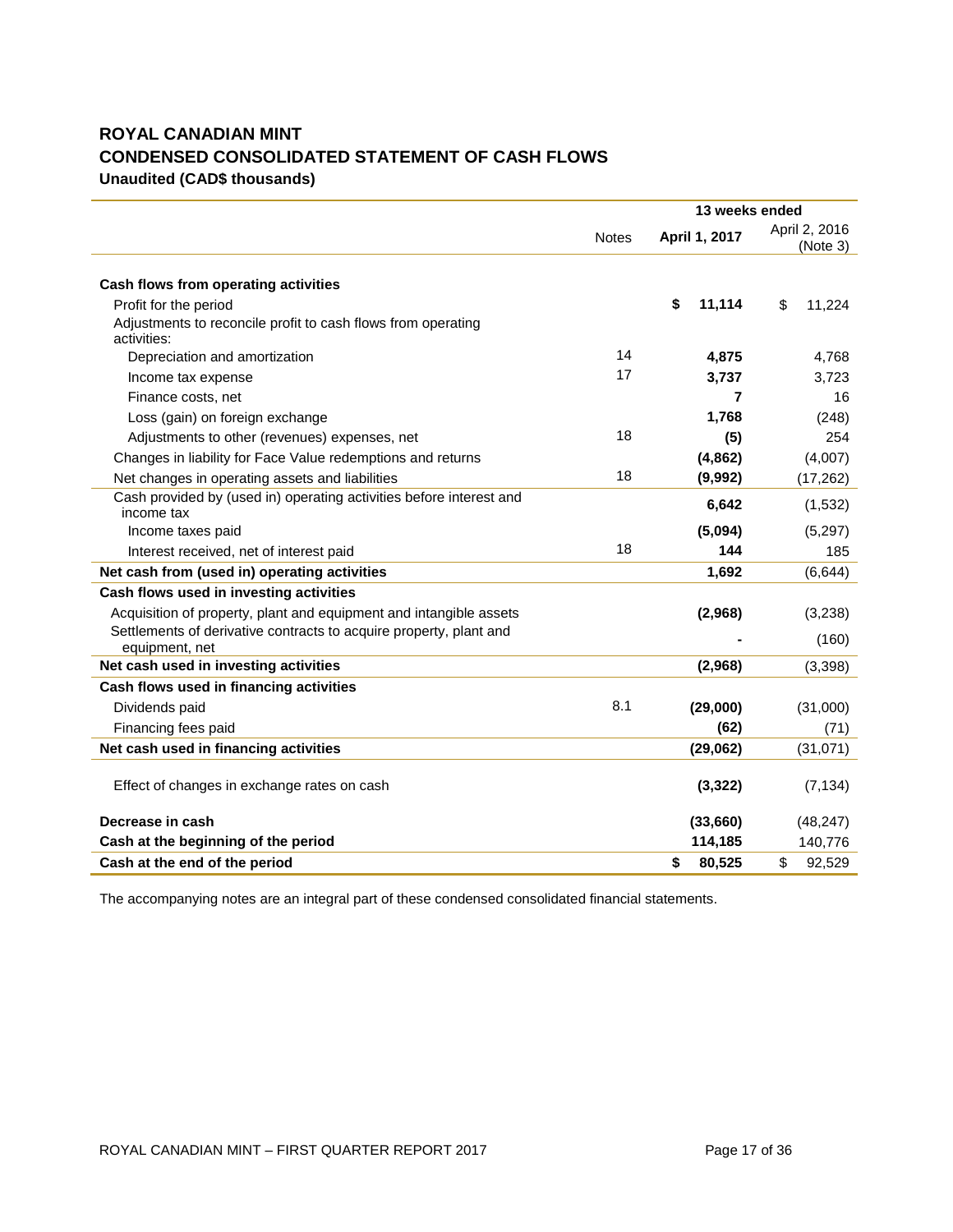# **1. NATURE AND DESCRIPTION OF THE CORPORATION**

The Royal Canadian Mint (the "Mint" or the "Corporation") was incorporated in 1969 by the *Royal Canadian Mint Act* to mint coins and carry out other related activities. The Corporation is an agent corporation of Her Majesty named in Part II of Schedule III to the *Financial Administration Act*. It produces all of the circulation coins used in Canada and manages the supporting distribution system for the Government of Canada.

On December 15, 2016, Bill C-29, Budget Implementation Act 2016, no. 2, *A Second Act to implement certain provisions of the budget tabled in Parliament on March 22, 2016 and other measures*, received Royal assent. In particular, this Act amends the *Royal Canadian Mint Act* to clarify the Corporation's powers, and to enable the Corporation to anticipate profit with respect to the provision of all goods or services, and removes the restriction that the Corporation shall not anticipate profit with respect to the provision of any goods or services to Her Majesty in right of Canada.

The Corporation also produces circulation, collector and bullion investment coins for the domestic and international marketplace, and it is also a gold refiner. The addresses of its registered office and principal place of business are 320 Sussex Drive, Ottawa, Ontario, Canada, K1A 0G8 and 520 Lagimodière Blvd, Winnipeg, Manitoba, Canada, R2J 3E7.

In 2002, the Corporation incorporated RCMH-MRCF Inc., a wholly-owned subsidiary. RCMH-MRCF Inc. has been operationally inactive since December 31, 2008.

The Corporation is a prescribed federal Crown corporation for tax purposes and is subject to federal income taxes under the *Income Tax Act*.

While not subject to United States of America federal income taxes, the Corporation is subject in some states to state income taxes.

#### **2. BASIS OF PRESENTATION**

#### **2.1 Statement of Compliance**

These quarterly condensed consolidated financial statements have been prepared in accordance with *IAS 34 Interim Financial Reporting ("IAS 34")* of the *International Financial Reporting Standards ("IFRS")* and the *Standard on Quarterly Financial Reports for Crown Corporations* issued by the Treasury Board of Canada. As permitted under these standards, these quarterly condensed consolidated financial statements do not include all of the disclosure requirements for annual consolidated financial statements, and should be read in conjunction with the Corporation's audited consolidated financial statements for its fiscal year ended December 31, 2016.

These quarterly condensed consolidated financial statements have not been audited or reviewed by an external auditor.

These quarterly condensed consolidated financial statements have been approved for public release by the Board of Directors of the Corporation on May 9, 2017.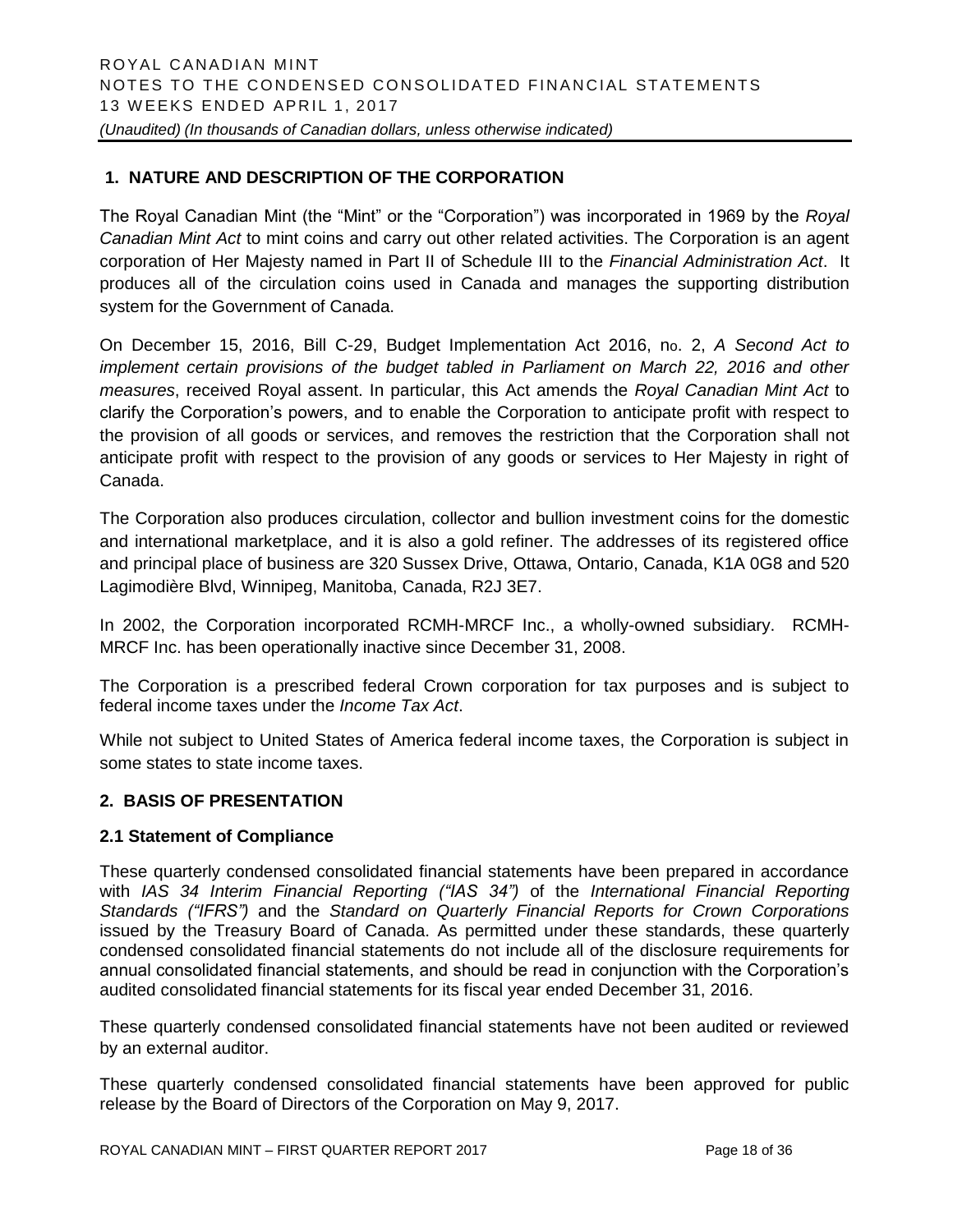#### **2.2 Basis of presentation**

The quarterly condensed consolidated financial statements were prepared in accordance with IFRS.

Although the Corporation's year end of December 31 matches the calendar year end, the Corporation's quarter end dates do not necessarily coincide with calendar year quarters; instead, each of the Corporation's quarters contains 13 weeks.

#### **2.3 Consolidation**

The quarterly condensed consolidated financial statements incorporate the quarterly financial statements of the Corporation and its wholly-owned subsidiary. The subsidiary's accounting policies are in line with those used by the Corporation. All intercompany transactions, balances, income and expenses are eliminated in full on consolidation.

#### **2.4 Foreign currency translation**

Unless otherwise stated, all figures reported in the quarterly condensed consolidated financial statements and disclosures are reflected in thousands of Canadian dollars (CAD\$), which is the functional currency of the Corporation.

#### **2.5 Significant accounting policies**

Significant accounting policies applied in these quarterly condensed consolidated financial statements are disclosed in Note 2 of the Corporation's annual consolidated financial statements for the year ended December 31, 2016. The accounting policies have been applied consistently in the current and comparative periods.

#### **3. RESTATEMENT AND RECLASSIFICATION OF PRIOR PERIODS**

#### **Restatement of prior periods relating to numismatic Face Value products**

In the course of the preparation of the quarterly condensed consolidated financial statements for the quarter ended October 1, 2016 (Q3 2016), the Corporation identified an adjustment relating to prior periods requiring restatement, relating to the sale of numismatic Face Value products.

In the past, sales of numismatic Face Value products were recorded as revenue, along with a liability for expected redemptions and returns which was based on historical redemption and return patterns for other numismatic products. In 2016, the Corporation conducted an extensive review of the Face Value program and redemptions and returns to date. Face Value products have different characteristics than other numismatic products as they have a Face Value equal to their purchase price, which combined with the unlimited redemption and return period permitted by the Corporation's current redemption and return policies and practices, make Face Value products significantly more likely to be redeemed or returned than other numismatic products. Consequently, in the Corporation's view, the historical redemption and return patterns for other numismatic products cannot be used to estimate the redemptions and returns for Face Value products and no reasonable, reliable alternative method exists.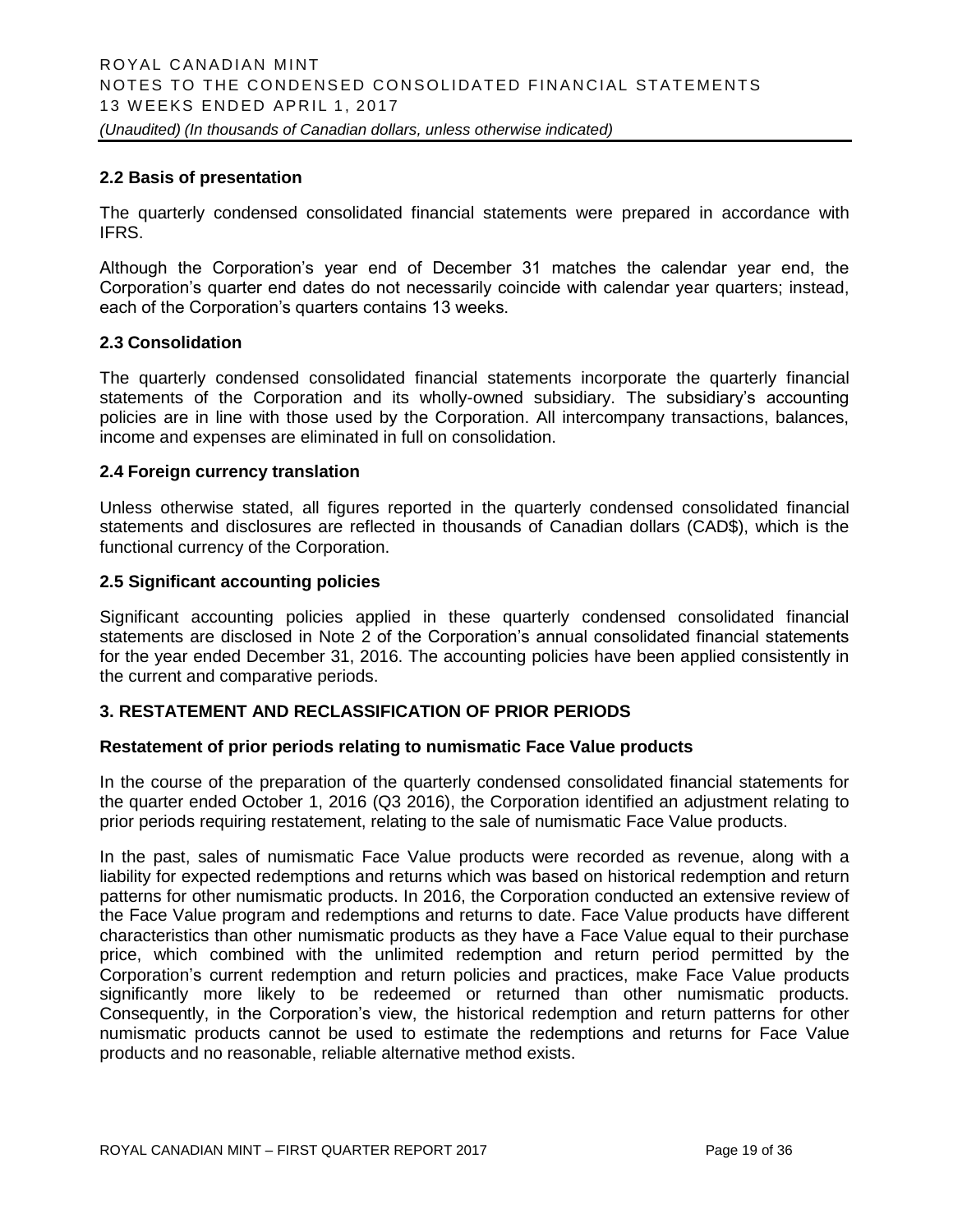As a result of this review, it was determined that revenue should not be recognized until a reasonable estimate of redemptions and returns can be made. A liability representing the cumulative value of unredeemed/unreturned Face Value products and the costs of redemptions and returns, net of the value of the corresponding silver content, has been recorded in with retrospective adjustment to the inception of the Face Value program.

The condensed consolidated financial statements for the 13 weeks ended April 2, 2016 have been restated to reflect this change in accounting. For more information on the measurement of the liability for Face Value redemptions and returns refer to Notes 3 and 4 of the Corporation's audited consolidated financial statements for the year ended December 31, 2016.

#### **Reclassification of prior periods**

#### **Presentation of revenue and cost of sales relating to bullion products**

Historically, all of the revenue associated with bullion product sales was recorded on a gross basis; however there are several different sales streams for bullion products. In Q3 2016, the Corporation initiated a review of the different bullion sales transaction types during which it was determined that it was more appropriate to present revenue from bullion sales on a net basis when the transaction involves inventory that a customer has on deposit with the Corporation to create a product for them of a different format, for instance, a Gold Maple Leaf. As a result, the revenue and cost of precious metals from Bullion sale transactions involving customer inventory on deposit with the Corporation ("Customer inventory deals") are now presented on a net basis, with only the commission and incremental value-added manufacturing services continuing to be recognized as revenue. This change in presentation has no impact on profit (loss).

The condensed consolidated statement of comprehensive income (loss) for the 13 weeks ended on April 2, 2016 has been adjusted to reflect this change in the presentation of revenue and cost of sales.

#### **Other reclassifications**

During the first quarter of 2017 the Corporation modified the condensed consolidated statement of comprehensive income classification for certain amounts between revenue and net foreign exchange gain or losses to more appropriately reflect their nature.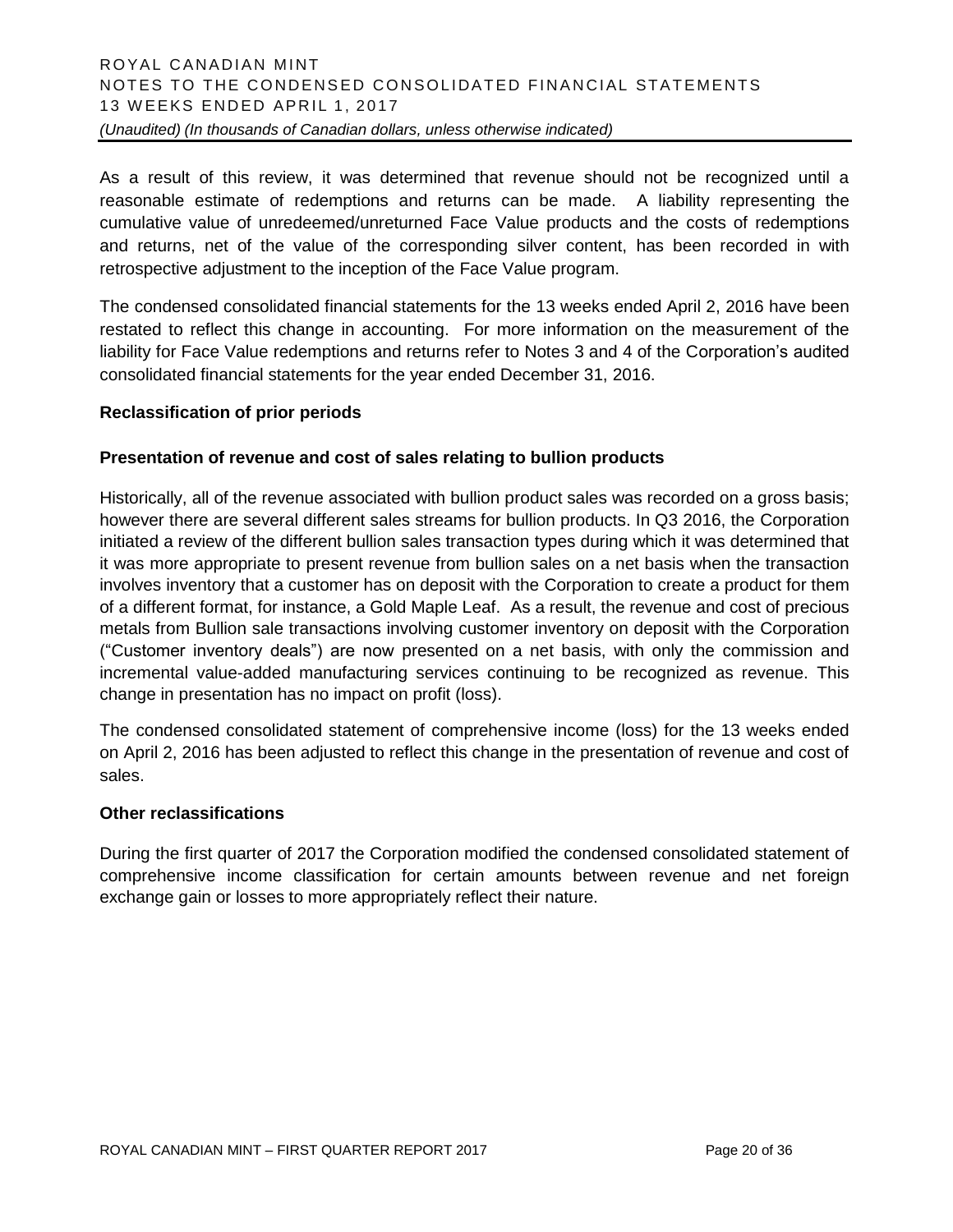The following table shows the combined impact of the first quarter of 2016 restatement and reclassifications:

|                                        | 13 weeks ended April 2, 2016 |                           |                                     |                            |               |
|----------------------------------------|------------------------------|---------------------------|-------------------------------------|----------------------------|---------------|
|                                        |                              |                           | Customer                            |                            |               |
|                                        | As previously<br>reported    | Face Value<br>restatement | inventory deals<br>reclassification | Other<br>reclassifications | As<br>revised |
| Revenue                                | \$780,921                    | \$(1,834)                 | \$(191,009)                         | \$336                      | \$588,414     |
| Cost of sales                          | 738,468                      | (5, 842)                  | (191,009)                           | -                          | 541,617       |
| Net foreign exchange<br>gains (losses) | 2,843                        | (2,259)                   | ۰                                   | (336)                      | 248           |
| Income tax expense                     | (3,286)                      | (437)                     | ۰                                   | -                          | (3,723)       |
| Profit for the period                  | 9,912                        | 1,312                     | ۰                                   | $\overline{\phantom{a}}$   | 11,224        |

# **Presentation of the Statement of Cash Flows**

For the year ended December 31, 2016, the Corporation changed the presentation of its consolidated statement of cash flows to present the cash flows from operating activities using the indirect method available under IAS 7 – Statement of Cash Flows. Details of this change in presentation are disclosed in Note 3 of the Corporation's audited consolidated financial statements for the year ended December 31, 2016.

#### **4. KEY SOURCES OF ESTIMATION UNCERTAINTY AND CRITICAL JUDGEMENTS**

The preparation of these quarterly condensed consolidated financial statements requires management to make critical judgements, estimates and assumptions that affect the reported amounts of assets and liabilities, disclosure of contingent assets and liabilities and the reported amounts of revenue and expenses during the reporting period.

Actual results may differ significantly from the estimates and assumptions. The estimates and underlying assumptions are reviewed on an ongoing basis. Revisions to accounting estimates are recognized in the period in which the estimate is revised if the revision affects only that period or in the period of the revision and future periods if the revision affects both current and future periods. Significant judgements and estimates as at April 1, 2017 were consistent with those disclosed in Note 4 of the Corporation's audited consolidated financial statements for the year ended December 31, 2016.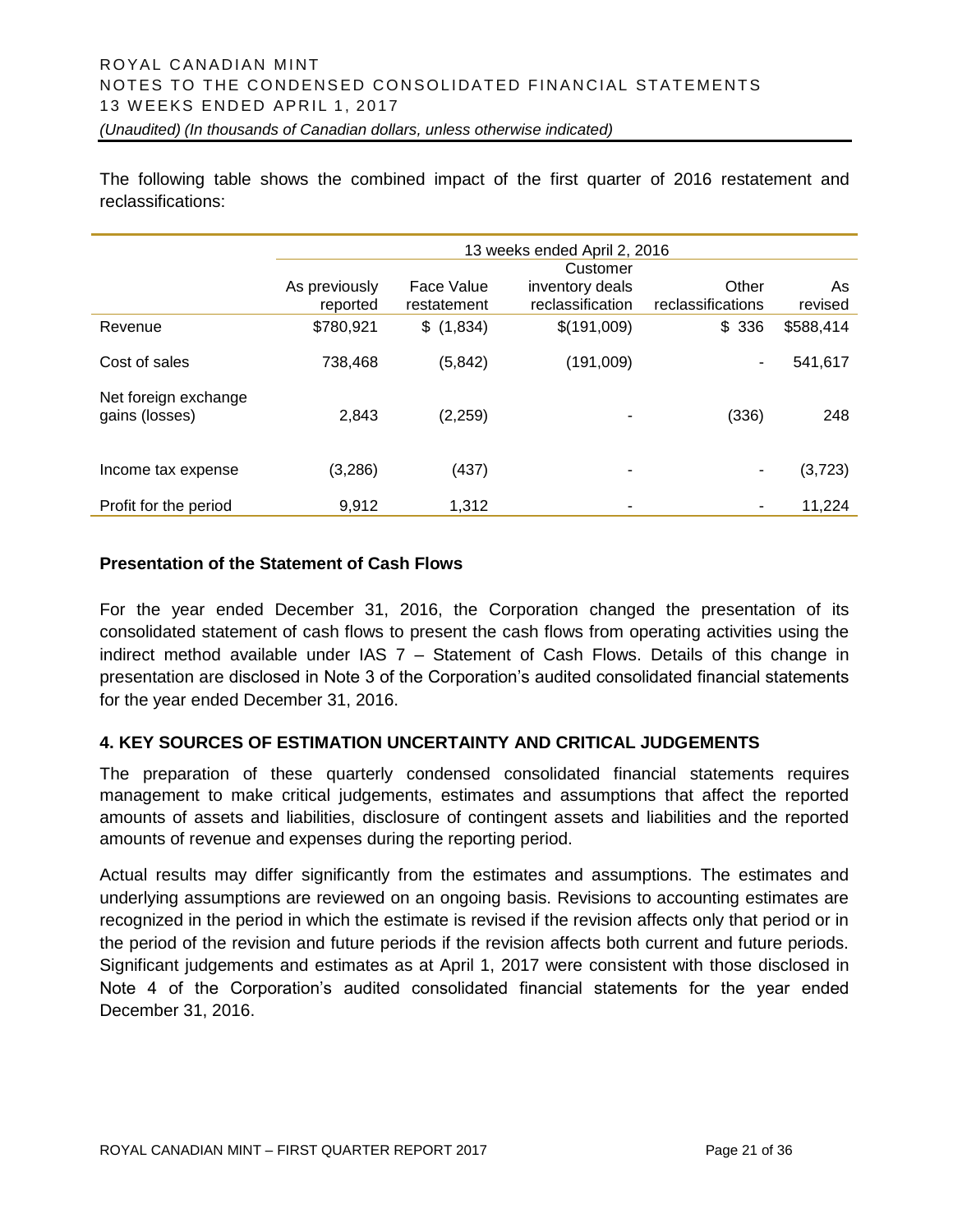#### **5. APPLICATION OF NEW AND REVISED IFRS**

#### **5.1 New and revised IFRS affecting amounts reported and/or disclosed in the consolidated financial statements**

There were no new or revised IFRS issued by the International Accounting Standards Board (IASB) that became effective during the 13 weeks ended April 1, 2017 that affected amounts reported or disclosed in the quarterly condensed consolidated financial statements.

#### **5.2 New and revised IFRS pronouncements issued but not yet effective**

a) The Corporation has reviewed the revised accounting pronouncements that have been issued but are not yet effective. The adoption of the following amendments is not expected to have a material impact on the Corporation's consolidated financial statements.

#### IAS 40 Transfers of Investment Property ("IAS 40")

An amendment was released in December 2016 to IAS 40 Transfers of Investment Property which states that an entity shall transfer a property to, or from, investment property when, and only when, there is evidence of a change in use. A change of use occurs if the property meets, or ceases to meet, the definition of investment property. A change in management's intentions for the use of a property by itself does not constitute evidence of a change in use. The list of examples of evidence is now presented as a nonexhaustive list of examples instead of the previous exhaustive list. The amendment is effective for annual periods beginning on or after January 1, 2018.

Annual improvements to IFRSs 2014-2016

In December 2016, the International Accounting Standards Board (IASB) issued annual improvements during the 2014-2016 cycle. The standards covered by the amendments are: IFRS 1 – First adoption of IFRS which deletes the short-term exemptions in paragraphs E3- E7 because they have now served their intended purpose; IAS 28 – Investments in Associates which clarifies the election to measure at fair value through profit or loss on investment in an associate or a joint venture that is held by an entity that is a venture capital organization, or other qualifying entity, is available for each investment in an associate or joint-venture on an investment-by-investment basis, upon initial recognition. The annual improvements for IFRS 1 and IAS 28 are to be applied for annual periods beginning on or after January 1, 2018.

#### IFRIC 22 – Foreign Currency Transactions and Advance Consideration

The interpretation addresses foreign currency transactions or parts of transactions where: there is consideration that is denominated or priced in a foreign currency; the entity recognises a prepayment asset or a deferred income liability in respect of that consideration, in advance of the recognition of the related asset, expense or income; and the prepayment asset or deferred income liability is non-monetary. The committee concluded the date of the transaction for the purpose of determining the exchange rate, is the date of initial recognition of the non-monetary prepayment asset or deferred income liability. If there are multiple payments or receipts in advance, a date of transaction is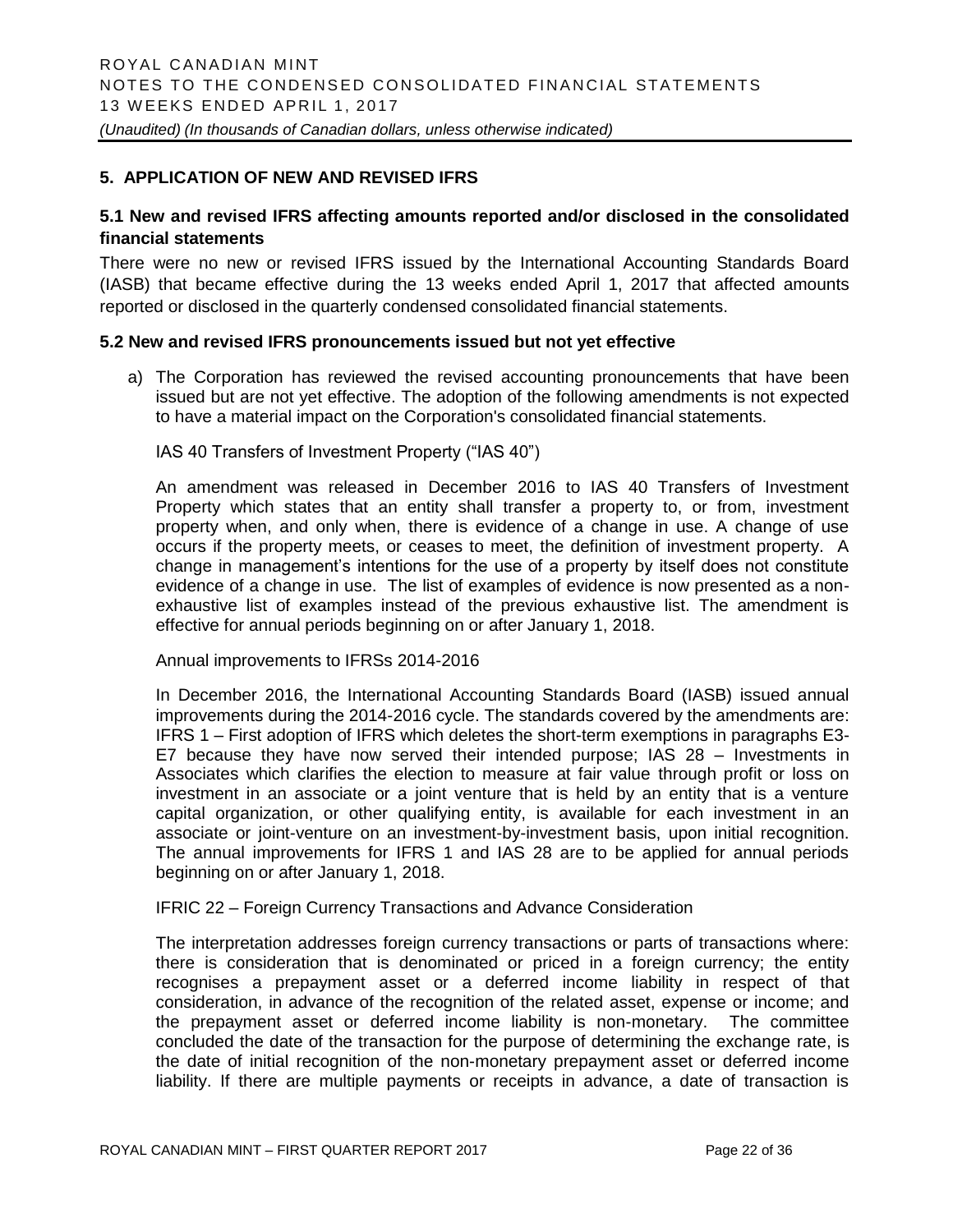established for each payment or receipt. This interpretation is to be applied to annual reporting periods beginning on or after January 1, 2018.

b) The following new IFRS pronouncements have been assessed as having a possible impact on the Corporation's consolidated financial statements in the future. The Corporation is currently assessing these new pronouncements and therefore the extent of the impact of their adoption is unknown.

IFRS 15 Revenue from Contracts with Customers ("IFRS 15")

IFRS 15 was issued in May 2014 and specifies how and when an IFRS reporter will recognize revenue, as well as requiring such entities to provide users of financial statements with more informative, relevant disclosures. The standard supersedes IAS 18 "Revenue'', IAS 11 "Construction Contracts" and a number of revenue-related interpretations. Application of the standard is mandatory for all IFRS reporters and it applies to nearly all contracts with customers: the main exceptions are leases, financial instruments and insurance contracts. IFRS 15 is effective for annual periods beginning on or after January 1, 2018. Entities can elect to use either a full or modified retrospective approach when adopting this standard. The Corporation is currently evaluating the impact of IFRS 15 on its consolidated financial statements.

#### IFRS 16 Leases ("IFRS 16")

IFRS 16 was issued in January 2016 to replace IAS 17 Leases. The new standard requires that leases be brought onto companies' balance sheets, increasing the visibility of their assets and liabilities. IFRS 16 removes the classification of leases for lessees as either operating leases or finance leases, treating all leases as finance leases. Short-term leases (less than 12 months) and leases of low-value assets (such as personal computers) will have an optional exemption from the requirements. For lessors, IFRS 16 substantially carries forward the requirements of IAS 17 Leases. The new standard is effective for annual periods beginning on or after January 1, 2019. Early adoption is permitted (as long as the recently issued revenue Standard, IFRS 15 Revenue from Contracts with Customers is also adopted). Entities can elect to use either a retrospective approach with a restatement of comparative information or a retrospective approach with the cumulative effect of initial application shown in retained earnings instead of the restatement of the comparative information. The Corporation is currently evaluating the impact of IFRS 16 on its consolidated financial statements.

#### IFRS 7 Financial Instruments: Disclosures ("IFRS 7")

An amendment was released in December 2011 to IFRS 7 regarding requiring disclosures about the initial application of IFRS 9 which has an effective date of January 1, 2018. The amendments are to be applied retrospectively.

An additional amendment was released in November 2013 to IFRS 7 regarding additional hedge accounting disclosures resulting from the introduction of the hedge accounting section of IFRS 9 which has an effective date of January 1, 2018. The amendments are to be applied retrospectively. The Corporation is currently evaluating the impact of IFRS 7 on its consolidated financial statements.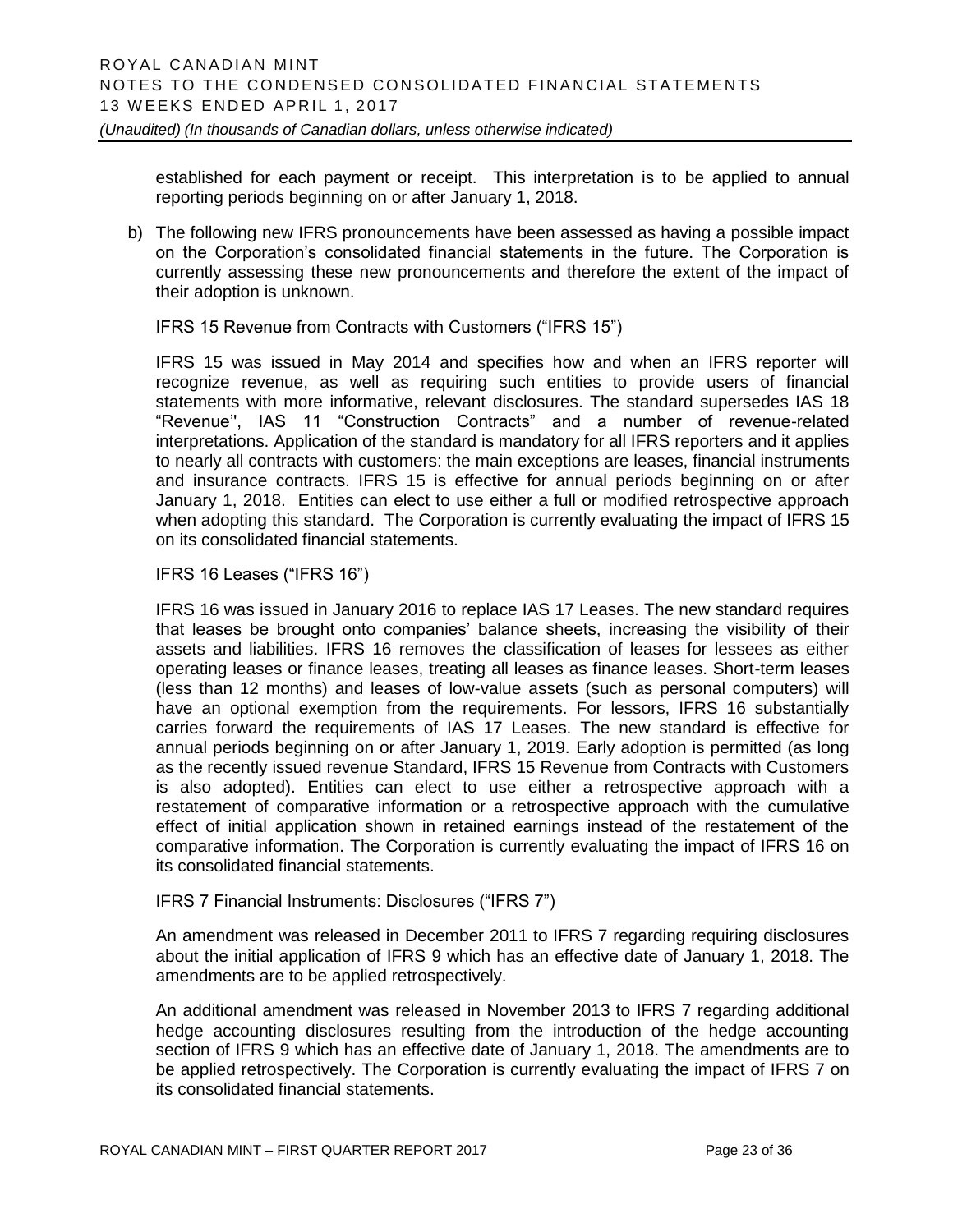#### IFRS 9 Financial Instruments ("IFRS 9")

In July 2014, the IASB issued the final version of IFRS 9, which incorporates the classification and measurement, impairment and hedge accounting phases of the project to replace the existing standards under IAS 39 "Financial Instruments: Recognition and Measurement". The new IFRS 9 standard is effective for annual periods beginning on or after January 1, 2018 and is to be applied retrospectively. The Corporation is currently evaluating the impact of IFRS 9 on its consolidated financial statements.

#### **6. ACCOUNTS RECEIVABLE**

|                                                      | As at         |                   |  |  |
|------------------------------------------------------|---------------|-------------------|--|--|
|                                                      | April 1, 2017 | December 31, 2016 |  |  |
| Trade receivables and accruals                       | 22,966<br>S.  | \$20,029          |  |  |
| Trade receivables due from related parties (Note 19) | 2,226         | 3,167             |  |  |
| Allowance for doubtful accounts                      | (26)          | (47)              |  |  |
| Net trade receivables                                | 25,166        | 23,149            |  |  |
| Other current financial receivables                  | 111           | 851               |  |  |
| Other receivables                                    | 1,103         | 938               |  |  |
| Total accounts receivable                            | 26,380        | \$24,938          |  |  |

The Corporation does not hold any collateral in respect of trade and other receivables.

#### **7. INVENTORIES**

|                   | As at         |                   |
|-------------------|---------------|-------------------|
|                   | April 1, 2017 | December 31, 2016 |
| Total inventories | \$85,744      | 78,929            |

The Corporation recognized for the 13 weeks ended April 1, 2017 \$1.0 million (13 weeks ended April 2, 2016 - \$1.0 million) of write-downs of inventory to net realizable value.

#### **8. FINANCIAL INSTRUMENTS AND FINANCIAL RISK MANAGEMENT**

#### **8.1 Capital Risk management**

The Corporation may borrow money from the Consolidated Revenue Fund or any other source, subject to the approval of the Minister of Finance with respect to the time and terms and conditions. Since March 1999, following the enactment of changes to the *Royal Canadian Mint Act*, the aggregate of the amounts loaned to the Corporation and outstanding at any time shall not exceed \$75 million. For the 13 weeks ended April 1, 2017, approved short-term borrowings for specified working capital needs within this limit, were not to exceed \$25.0 million (13 weeks ended April 2, 2016 - \$15.0 million) or its US Dollar equivalent.

To support such short-term borrowings, as may be required from time to time, the Corporation has various commercial borrowing lines of credit made available to it by Canadian financial institutions. These lines are unsecured and provide for borrowings up to 364 days in term based on negotiated rates. No amounts were borrowed under these lines of credit as at April 1, 2017 or April 2, 2016.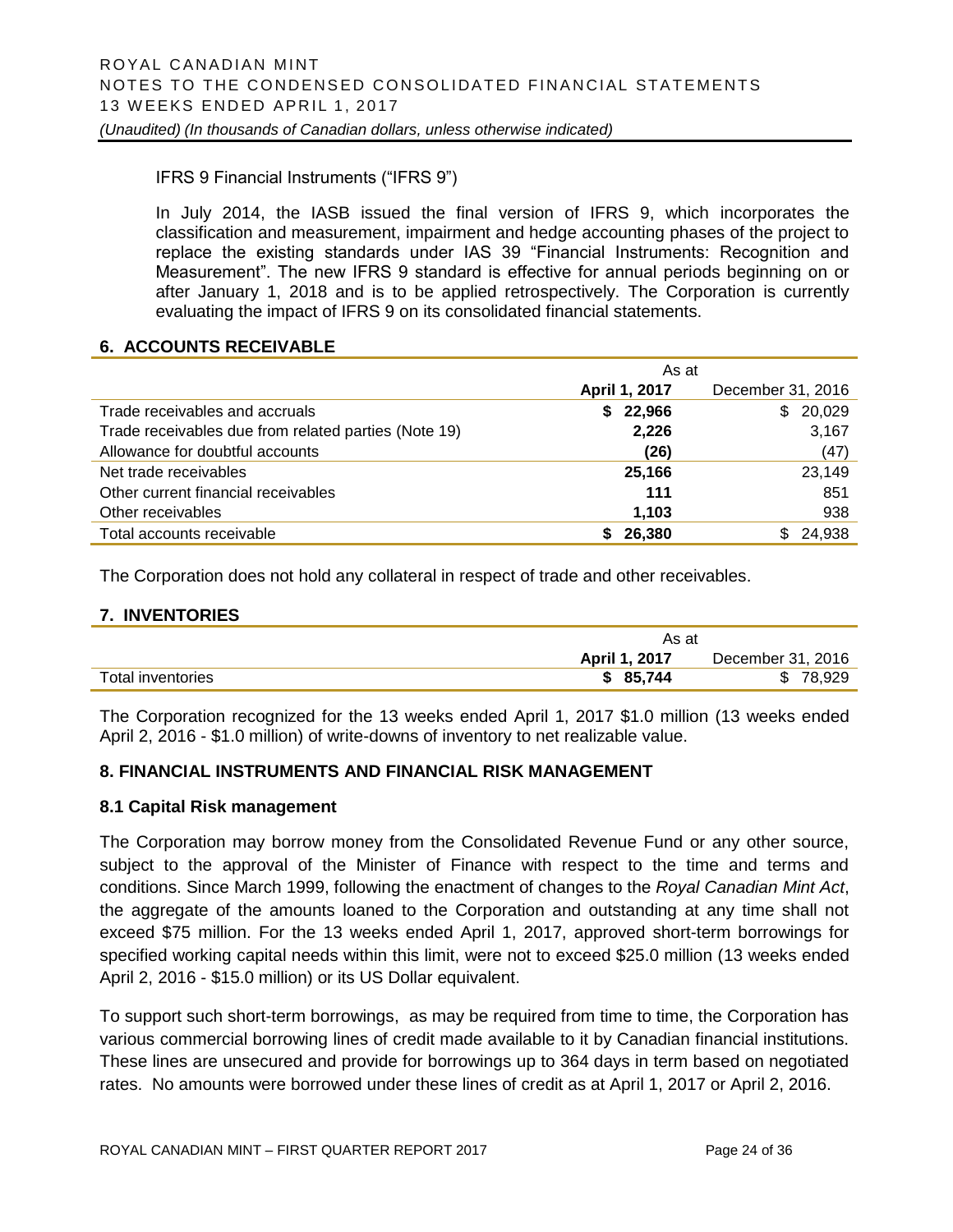In the 13 weeks ended April 1, 2017, the Corporation remitted a total dividend of \$29 million (13 weeks ended April 2, 2016 - \$31 million) to its shareholder, the Government of Canada.

#### **8.2 Classification and fair value measurements of financial instruments**

#### **8.2.1 Carrying amount and fair value of financial instruments**

The classification, as well as the carrying amount and fair value of the Corporation's financial assets and financial liabilities are presented in the following table:

|                                             | As at                  |                   |                        |               |  |
|---------------------------------------------|------------------------|-------------------|------------------------|---------------|--|
|                                             | April 1, 2017          |                   | December 31, 2016      |               |  |
|                                             | <b>Carrying Amount</b> | <b>Fair Value</b> | <b>Carrying Amount</b> | Fair Value    |  |
| <b>Financial Assets</b>                     |                        |                   |                        |               |  |
| <b>Held for Trading</b>                     |                        |                   |                        |               |  |
| Cash                                        | \$<br>80,525           | 80,525<br>\$      | 114,185<br>\$          | \$<br>114,185 |  |
| Derivative financial assets                 | 253                    | 253               | 442                    | 442           |  |
| <b>Loans and receivables</b>                |                        |                   |                        |               |  |
| Accounts receivable                         | 25,277                 | 25,277            | 24,000                 | 24,000        |  |
| <b>Financial Liabilities</b>                |                        |                   |                        |               |  |
| <b>Held for Trading</b>                     |                        |                   |                        |               |  |
| Derivative liabilities                      | 896                    | 896               | 4,888                  | 4,888         |  |
| <b>Other Financial Liabilities</b>          |                        |                   |                        |               |  |
| Accounts payable and accrued<br>liabilities | 60,301                 | 60,301            | 57,694                 | 57,694        |  |
| Loans payable                               | 27,043                 | 27,157            | 27,006                 | 27,145        |  |

The Corporation did not have any held-to-maturity or available-for-sale financial assets at the end of the reporting periods presented.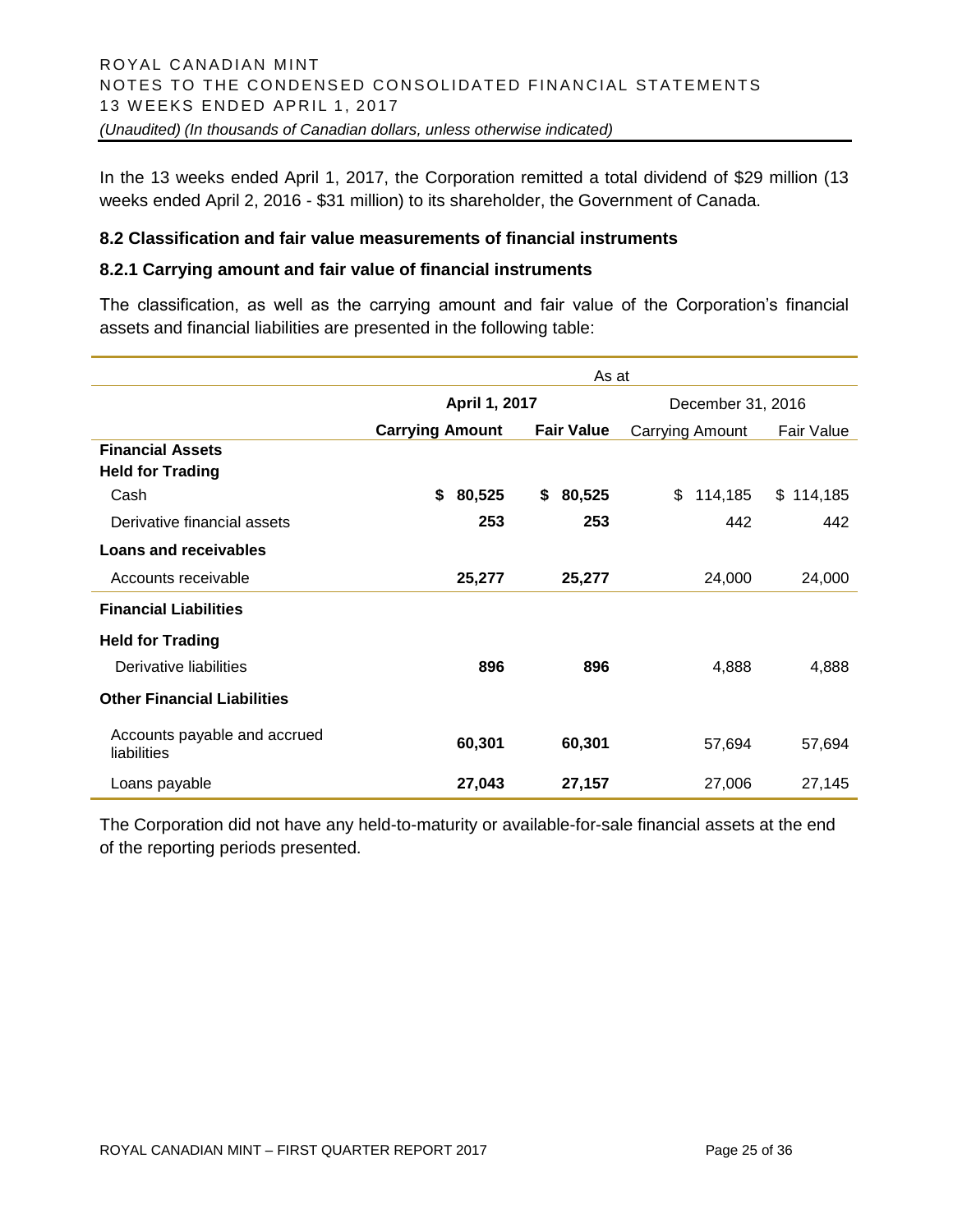#### **8.2.2 Fair value hierarchy**

Financial instruments, other than those that are not subsequently measured at fair value and for which fair value approximates carrying value, whether or not they are carried at fair value in the consolidated statement of financial position, must be disclosed at their fair value and be classified using a fair value hierarchy that reflects the significance of the inputs used in making the measurements:

- Level 1: quoted prices (unadjusted) in active markets for identical assets or liabilities
- Level 2: inputs other than quoted prices included within Level 1 that are observable for the asset or liability, either directly (i.e., as prices) or indirectly (i.e., derived from prices)
- Level 3: inputs for the asset or liability that are not based on observable market data (unobservable inputs).

The fair value measurement of cash is classified as Level 1 of the fair value hierarchy as at April 1, 2017 and December 31, 2016. The fair value measurements of all other financial instruments held by the Corporation are classified as Level 2 of the fair value hierarchy as at April 1, 2017 and December 31, 2016. There were no transfers of financial instruments between levels for the 13 weeks ended April 1, 2017.

#### **8.2.3 Classification and fair value techniques of financial instruments**

The Corporation holds financial instruments in the form of cash, accounts receivable, derivative assets, accounts payable and accrued liabilities, loans payable and derivative liabilities.

The Corporation has estimated the fair values of its financial instruments as follows:

- i) The carrying amounts of cash, accounts receivable and accounts payable and accrued liabilities approximate their fair values as a result of the relatively short-term nature of these financial instruments.
- ii) The fair values of loans payables are estimated based on a discounted cash flow approach using current market rates appropriate as at the respective date presented.
- iii) The fair values of the Corporation's foreign currency forward contracts and interest rate swaps are based on estimated credit-adjusted forward market prices. The Corporation takes counterparty risk and its own risk into consideration for the fair value of financial instruments.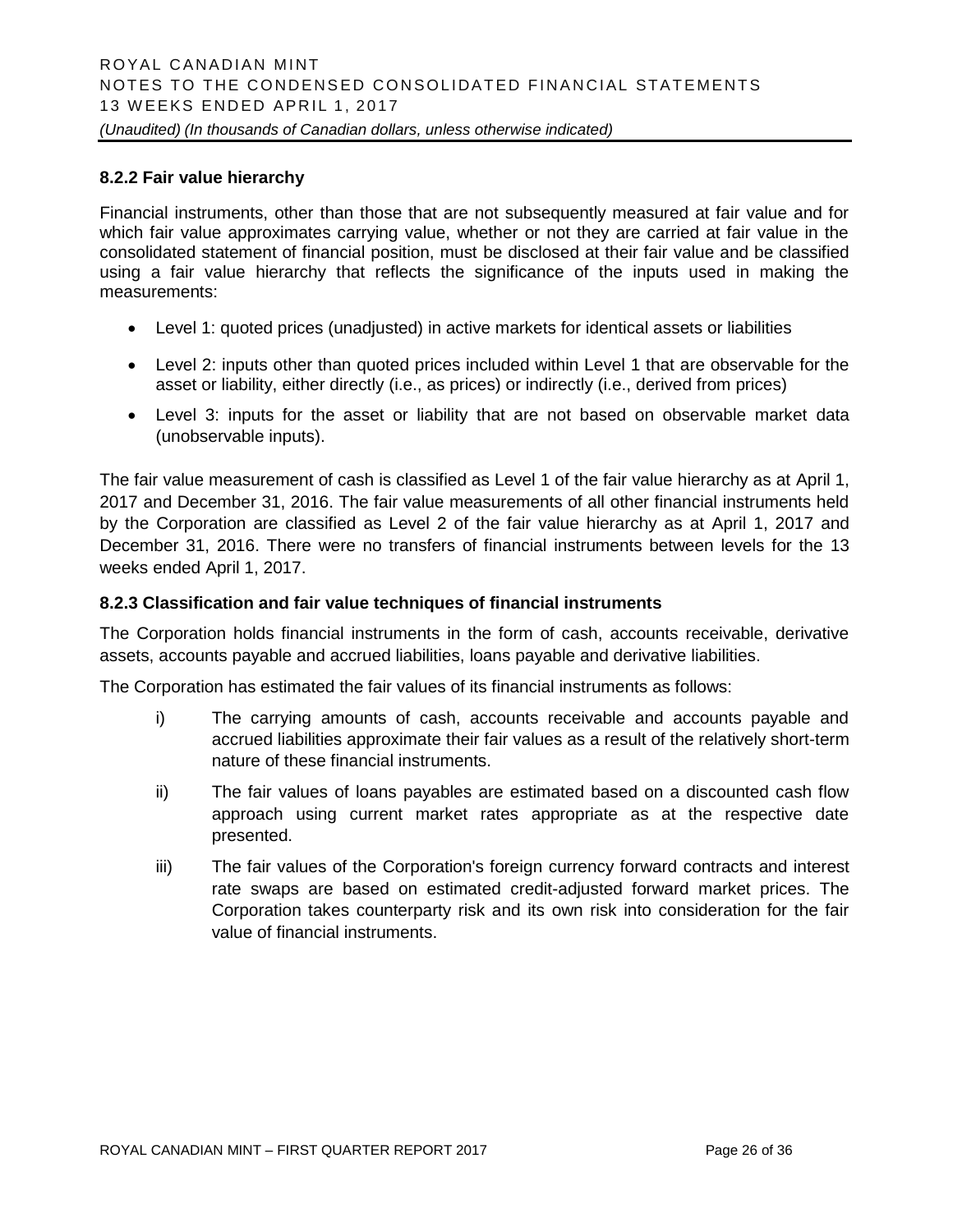|                                  |               | As at |                   |       |
|----------------------------------|---------------|-------|-------------------|-------|
|                                  | April 1, 2017 |       | December 31, 2016 |       |
| Derivative financial assets      |               |       |                   |       |
| Foreign currency forwards        |               | 253   | \$                | 442   |
|                                  |               | 253   | \$                | 442   |
| Derivative financial liabilities |               |       |                   |       |
| Foreign currency forwards        | S             | 570   | S                 | 4,540 |
| Interest rate swaps              |               | 326   |                   | 348   |
|                                  |               | 896   | \$                | 4,888 |

The table below details the types of derivative financial instruments carried at fair value:

#### **8.3 Financial risk management objectives and framework**

The Corporation is exposed to credit risk, liquidity risk and market risk from its use of financial instruments.

The Board of Directors has overall responsibility for the establishment and oversight of the Corporation's risk management framework. The Audit Committee assists the Board of Directors and is responsible for review, approval and monitoring of the Corporation's financial risk management policies. The Audit Committee reports regularly to the Board of Directors on its activities.

#### **8.3.1 Credit risk management**

Credit risk is the risk of financial loss to the Corporation if a customer or counterparty to a financial instrument fails to meet its contractual obligations, and arises principally from the Corporation's receivables from customers, cash and derivative instruments. The Corporation has adopted a policy of only dealing with creditworthy counterparties as a means of mitigating the risk of financial loss from defaults. The Corporation's exposure and the credit ratings of its counterparties are continuously monitored.

The carrying amount of financial assets recorded in the quarterly condensed consolidated financial statements represents the maximum credit exposure.

#### **8.3.2 Liquidity risk**

Liquidity risk is the risk that the Corporation will not be able to meet its financial obligations as they fall due. The Corporation manages liquidity risk by continuously monitoring actual and forecasted cash flows to ensure, as far as possible, that it will always have sufficient liquidity to meet its liabilities when due, under both normal and stressed conditions, without incurring unacceptable losses or risking damage to the Corporation's reputation.

#### **8.3.3 Market risk**

Market risk is the risk that changes in market prices, such as foreign exchange rates, interest rates or commodity price changes will affect the Corporation's income or the fair value of its financial instruments.

The Corporation uses, from time to time, derivative instruments, such as foreign currency forward contracts, interest rate exchange agreements and commodity swap and forward contracts to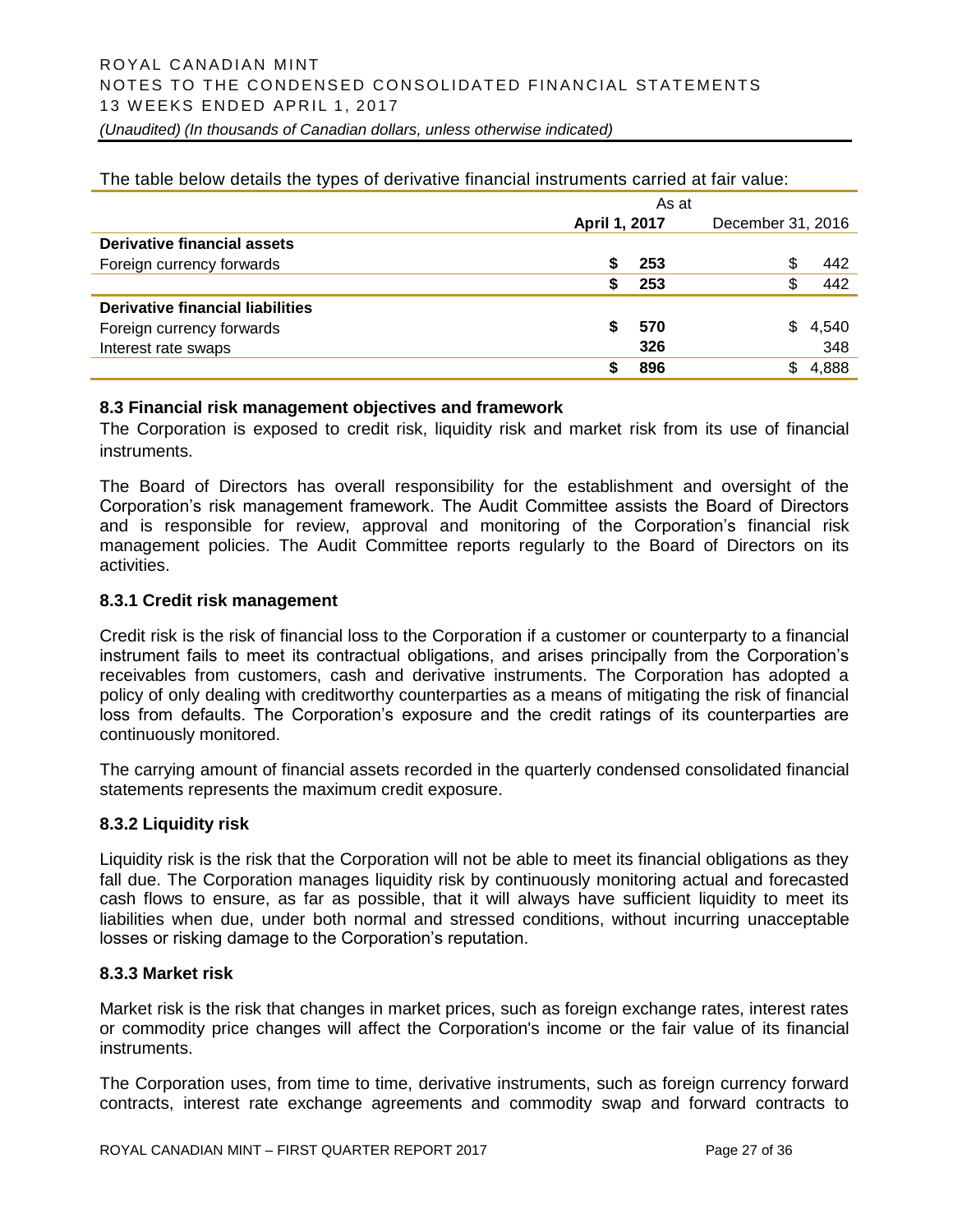manage the Corporation's exposure to fluctuations in cash flows resulting from foreign exchange risk, interest rate risk and commodity price risk. The Corporation buys and sells derivatives in the ordinary course of business and all such transactions are carried out within the guidelines set out in established policies. The Corporation's policy is not to enter into derivative instruments for trading or speculative purposes.

#### **Foreign exchange risk**

The Corporation is exposed to foreign exchange risk on sales and purchase transactions that are denominated in foreign currencies, primarily including US dollars and Euros. The Corporation manages its exposure to exchange rate fluctuations between the foreign currency and the Canadian dollar by entering into foreign currency forward contracts and by applying hedge accounting to certain qualifying contracts to minimize the volatility to profit or loss. As of December 31, 2016, the Corporation is no longer applying hedge accounting to foreign currency forward contracts. The Corporation also uses such contracts in the process of managing its overall cash requirements.

#### **Interest rate risk**

Financial assets and financial liabilities with variable interest rates expose the Corporation to cash flow interest rate risk. There is no interest rate risk related to cash as there are no short-term investments as at the dates presented. The Corporation's Bankers Acceptance interest rate swap loan instruments expose the Corporation to cash flow interest rate risk. The Corporation has fully hedged the exposure to fluctuations in interest rates related to these instruments by entering into corresponding interest rate swaps, where the Corporation pays a fixed interest rate in exchange for receiving a floating interest rate. The interest rate swaps are designated as hedging instruments under the cash flow hedge accounting model.

Financial assets and financial liabilities that bear interest at fixed rates are subject to fair value interest rate risk. The Corporation does not account for its fixed rate debt instruments as held for trading; therefore, a change in interest rates at the reporting date would not affect profit or loss with respect to these fixed rate instruments. The Corporation's interest rate swaps expose the Corporation to fair value interest rate risk.

#### **Commodity price risk**

The Corporation purchases precious metals for use in bullion and numismatic coins, as well as base metals and alloys in the production of domestic and foreign circulation coins. Exposure to volatility in metal prices is mitigated by matching the timing of purchase and sales, contractually transferring price risk to suppliers, hedging strategies and/or natural hedges inherent in business activities. The impact of commodity price risk fluctuation on the condensed consolidated financial statements is not material.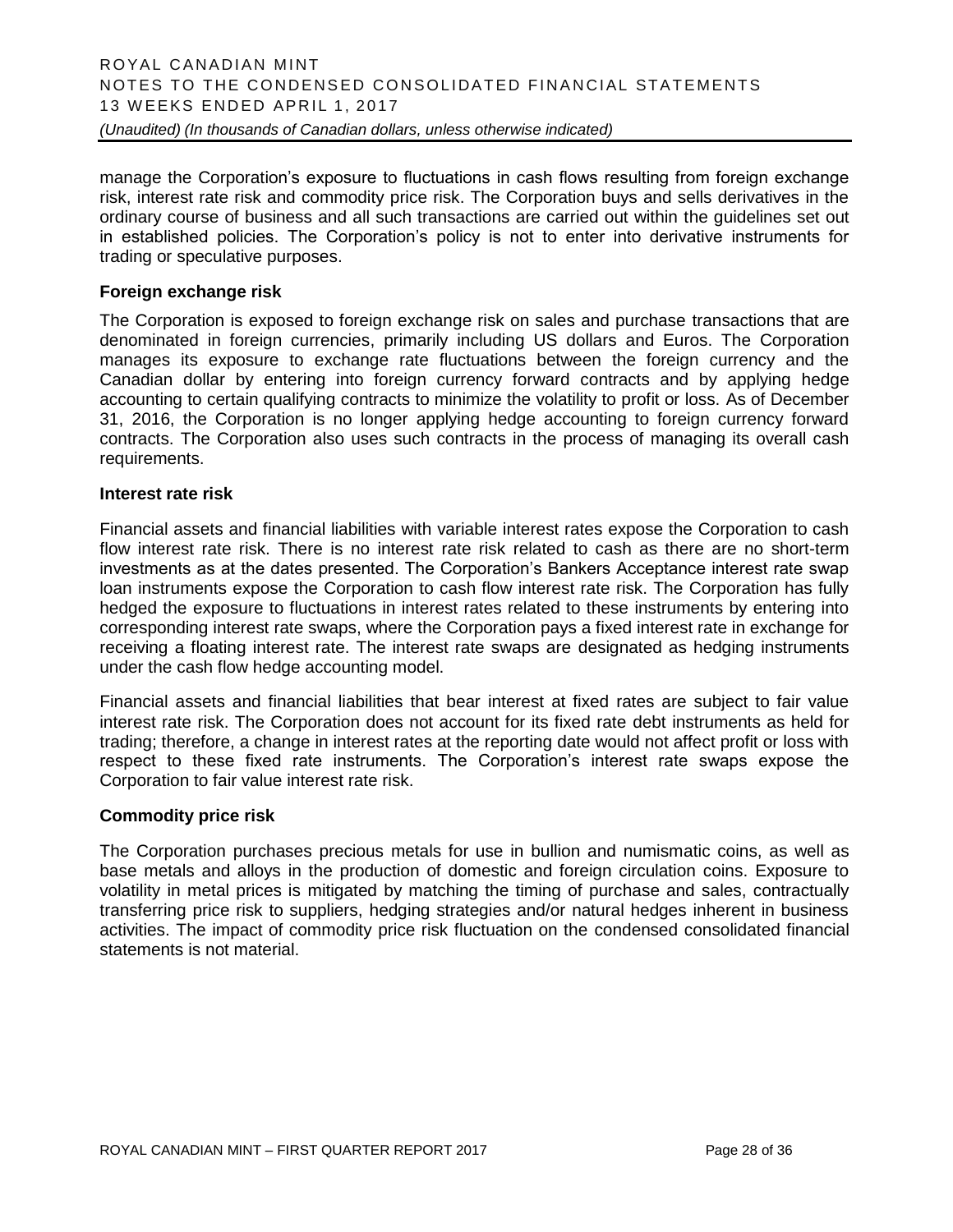#### **9. CAPITAL ASSETS**

#### **Property, plant and equipment**

The composition of the net book value of the Corporation's property, plant and equipment, is presented in the following tables:

|                                                                                                                                       | As at                                    |                                          |  |
|---------------------------------------------------------------------------------------------------------------------------------------|------------------------------------------|------------------------------------------|--|
|                                                                                                                                       | April 1, 2017                            | December 31, 2016                        |  |
| Cost                                                                                                                                  | 419,612<br>\$                            | 417,266<br>\$                            |  |
| Accumulated depreciation                                                                                                              | (250,961)                                | (247, 012)                               |  |
| Net book value                                                                                                                        | 168,651<br>\$                            | 170,254<br>\$                            |  |
| Net book value by asset class<br>Land and land improvements<br>Buildings and improvements<br>Equipment<br>Capital projects in process | \$<br>3,074<br>89,643<br>71,771<br>4,163 | \$<br>3,075<br>91,109<br>73,775<br>2,295 |  |
| Net book value                                                                                                                        | \$168,651                                | 170,254<br>\$                            |  |
|                                                                                                                                       |                                          |                                          |  |

During the first quarter of 2017, the Corporation acquired \$2.4 million (2016 - \$1.7 million) worth of capital improvement/equipment. No capital assets have been transferred to different categories within Property, plant and equipment.

Included in capital additions for the first quarter of 2017 is a total accrual of \$0.8 million (2016 - \$0.5 million).

Property, plant and equipment are carried at cost less accumulated depreciation and accumulated impairment losses.

No asset is pledged as security for borrowings as at April 1, 2017.

#### **Intangible assets**

|                          | As at                |                   |  |  |
|--------------------------|----------------------|-------------------|--|--|
|                          | <b>April 1, 2017</b> | December 31, 2016 |  |  |
| Cost                     | \$30,820             | \$ 30,678         |  |  |
| Accumulated depreciation | (19, 594)            | (18, 674)         |  |  |
| Net book value           | \$11,226             | \$12,004          |  |  |

During the first quarter of 2017, the Corporation acquired \$0.1 million (2016 - \$0.5 million) worth of software. No capital assets have been transferred to different categories within Intangible assets.

Included in capital additions for the first quarter of 2017 is a total accrual of \$0.1 million (2016 - nil).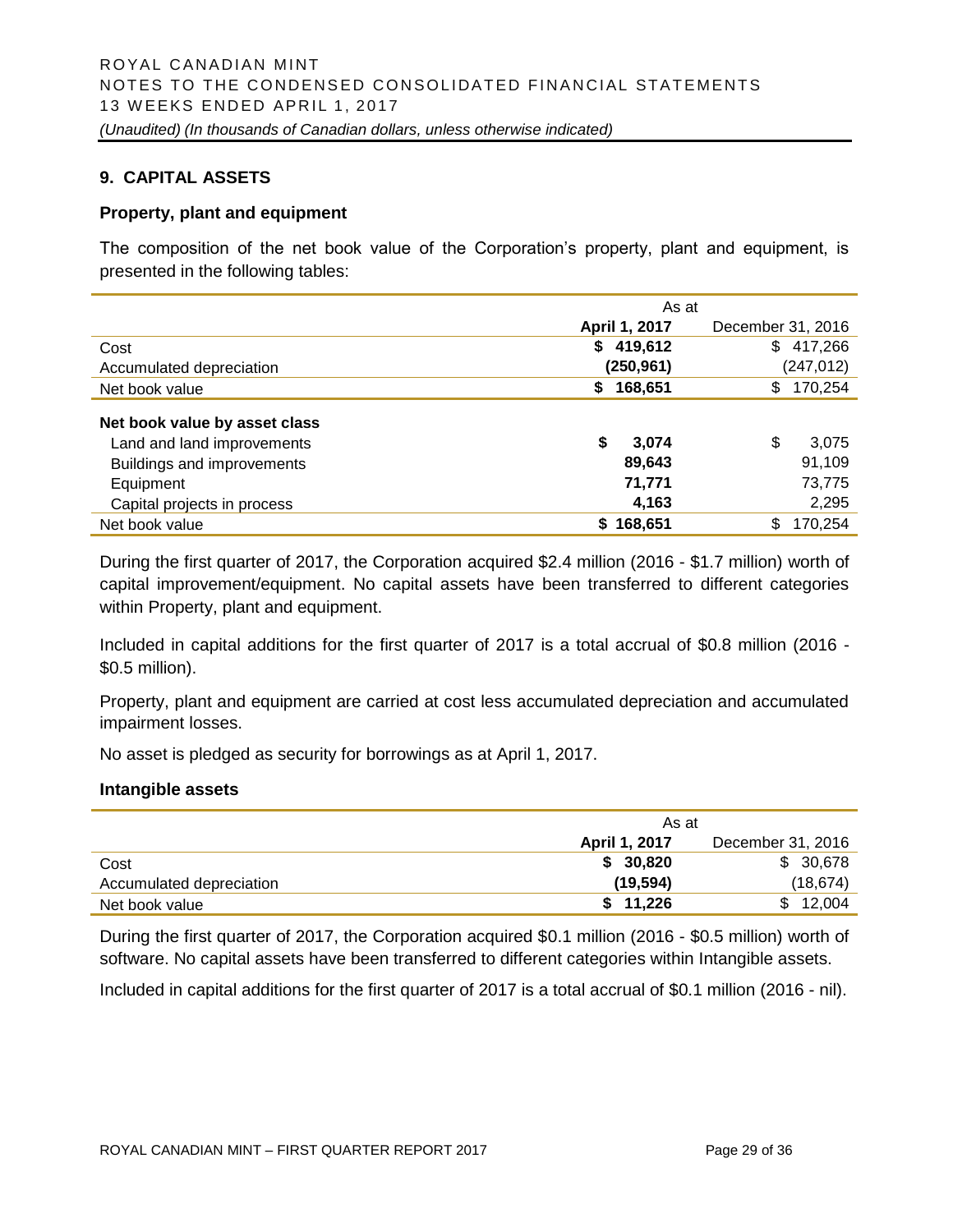#### **10. FACE VALUE REDEMPTIONS AND RETURNS**

|                                                     | As at         |                   |  |  |
|-----------------------------------------------------|---------------|-------------------|--|--|
|                                                     | April 1, 2017 | December 31, 2016 |  |  |
| Face Value redemptions and returns                  | 183,522<br>S  | 183,672<br>S      |  |  |
| Precious metal recovery                             | (46, 797)     | (42, 655)         |  |  |
| Face Value redemptions and returns, net             | 136,725       | 141,017           |  |  |
| Less: Current portion                               | (2,613)       | (3, 153)          |  |  |
| Non-current Face Value redemptions and returns, net | 134,112       | 137,864           |  |  |

|                              | April 1, 2017 | December 31, 2016 |
|------------------------------|---------------|-------------------|
| Opening balance              | 141,017       | 123,009<br>S      |
| Additions, net               | 641           | 26,204            |
| Redemptions and returns, net | (726)         | (3,820)           |
| Revaluation                  | (4, 207)      | (4,376)           |
| Ending balance               | 136,725       | 141,017           |

Face Value redemptions and returns represents the expected cash outflows if all Face Value coins are redeemed or returned, including the costs of redemptions and returns offset by the precious metal content that will be reclaimed by the Corporation when the coins are redeemed or returned. The precious metal recovery component of the liability is based on the market value of silver as at each balance sheet date.

The current portion of the Face Value redemptions and returns is based on the redemptions and returns for the last 12 months, as the Corporation determined that it is unlikely that all outstanding Face Value coins will be redeemed or returned in the next 12 months as Face Value coins are widely held and the redemption and return process takes time to complete.

As of January 1, 2017, the Corporation is no longer selling Face Value coins, but 2016 back-orders continued to be filled in the first quarter of 2017.

# **11. ACCOUNTS PAYABLE AND ACCRUED LIABILITIES**

|                                                                         |   |               | As at             |        |
|-------------------------------------------------------------------------|---|---------------|-------------------|--------|
|                                                                         |   | April 1, 2017 | December 31, 2016 |        |
| Trade payables                                                          | S | 3,330         | S                 | 5.475  |
| Other current financial liabilities <sup>(1)</sup>                      |   | 41,040        |                   | 37,012 |
| Other payables and accrued liabilities <sup>(2)</sup>                   |   | 2,016         |                   | 2.091  |
| Other payables and accrued liabilities due to related parties (Note 19) |   | 15,568        |                   | 14,806 |
| Total current accounts payable and accrued liabilities                  |   | 61,954        |                   | 59,384 |
| Non-current accounts payable and accrued liabilities                    |   | 363           |                   | 401    |
| Accounts payable and accrued liabilities                                |   | 62,317        | S                 | 59,785 |

(1) Other current financial liabilities include payables that are not trade in nature, as well as various operating and capital accruals.

(2) Other payables and accrued liabilities include amounts due for withholding and sales tax. Also included is an accrual for a \$1.6 million (2016 - \$1.6 million) penalty, the majority of which was due to undercharged sales tax to the Department of Finance (Note 19).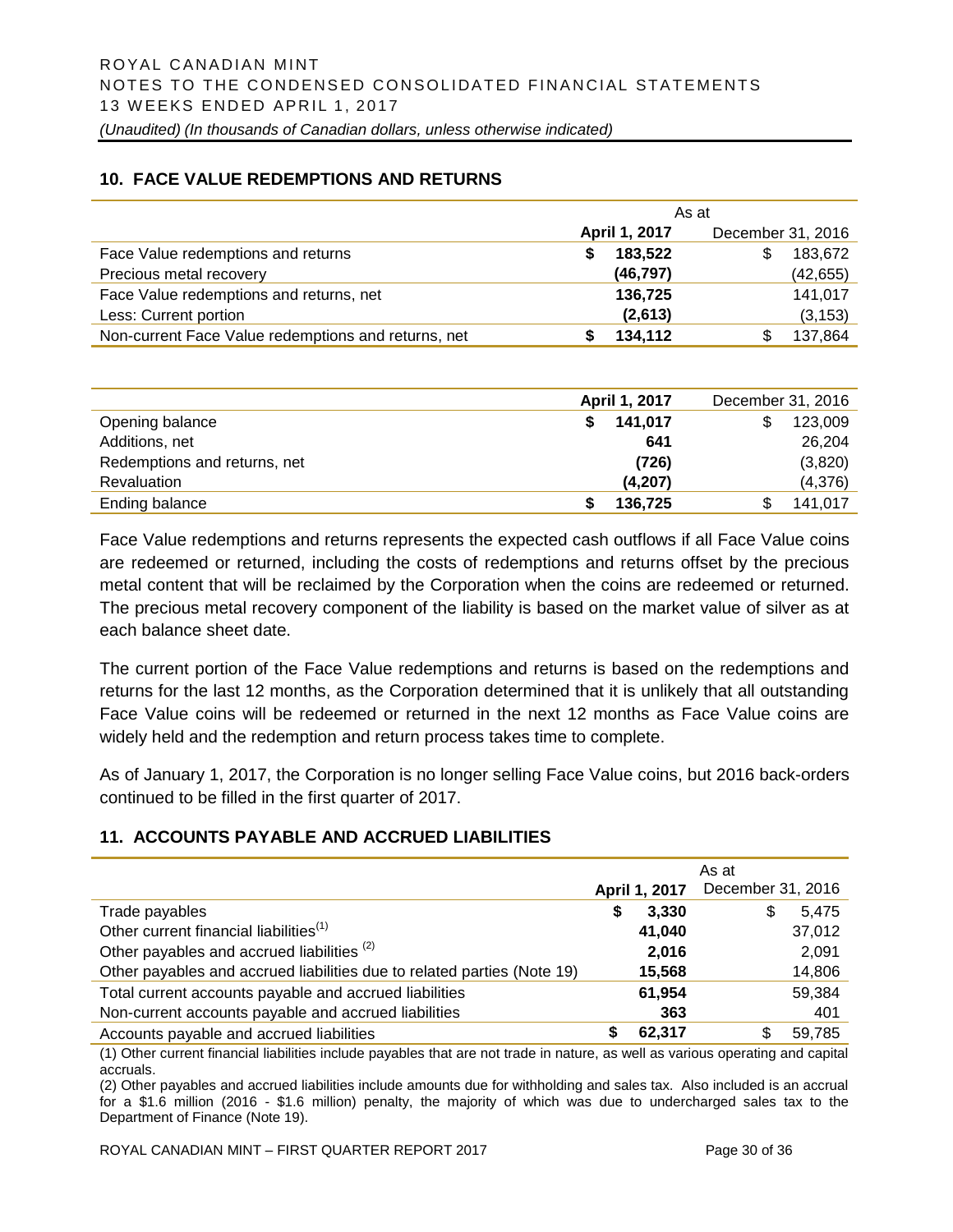Included in accrued liabilities as at April 1, 2017 was a net \$0.4 million (December 31, 2016 - \$1.0 million) provision for estimated sales returns and allowances.

#### **12. EMPLOYEE COMPENSATION AND BENEFITS**

#### **Pension benefits**

The Corporation made total contributions of \$2.4 million in the 13 weeks ended April 1, 2017 (13 weeks ended April 2, 2016 - \$2.6 million).

See note 20 in the audited consolidated financial statements for the year ended December 31, 2016 for details on the Corporation's pension and other post-employment benefit plans.

#### **13. REVENUE**

|                                        | 13 weeks ended |                   |
|----------------------------------------|----------------|-------------------|
|                                        |                | April 2, 2016     |
|                                        | April 1, 2017  | restated (Note 3) |
| Revenue from the sale of goods         | 494,607<br>S.  | \$577,034         |
| Revenue from the rendering of services | 8.143          | 11,380            |
| Total revenue                          | 502,750<br>S.  | 588,414<br>\$.    |

Revenue from the sale of goods is presented net of cost of sales in cases where the Corporation is not the principal in the transaction ("Customer inventory deals"). The following is a reconciliation of the gross revenue from the sale of goods and the net revenue presented:

|                                      | 13 weeks ended |               |
|--------------------------------------|----------------|---------------|
|                                      | April 1, 2017  | April 2, 2016 |
| Gross revenue from the sale of goods | \$624,540      | \$768,043     |
| Less: Customer inventory deals       | (129, 933)     | (191,009)     |
| Net revenue from the sale of goods   | \$494,607      | \$577,034     |

#### **14. DEPRECIATION AND AMORTIZATION EXPENSE**

|                                               | 13 weeks ended |  |               |
|-----------------------------------------------|----------------|--|---------------|
|                                               | April 1, 2017  |  | April 2, 2016 |
| Depreciation of property, plant and equipment | \$3,955        |  | 3.907         |
| Amortization of intangible assets             | 920            |  | 861           |
| Total depreciation and amortization expense   | \$4,875        |  | 4.768         |

Depreciation and amortization expense were reclassified to operating expense as follows:

|                                             | 13 weeks ended |               |
|---------------------------------------------|----------------|---------------|
|                                             | April 1, 2017  | April 2, 2016 |
| Cost of sales                               | \$2,558        | 2,916         |
| Marketing and sales expenses                | 904            | 648           |
| Administration expenses                     | 1.413          | 1.204         |
| Total depreciation and amortization expense | \$4,875        | 4.768         |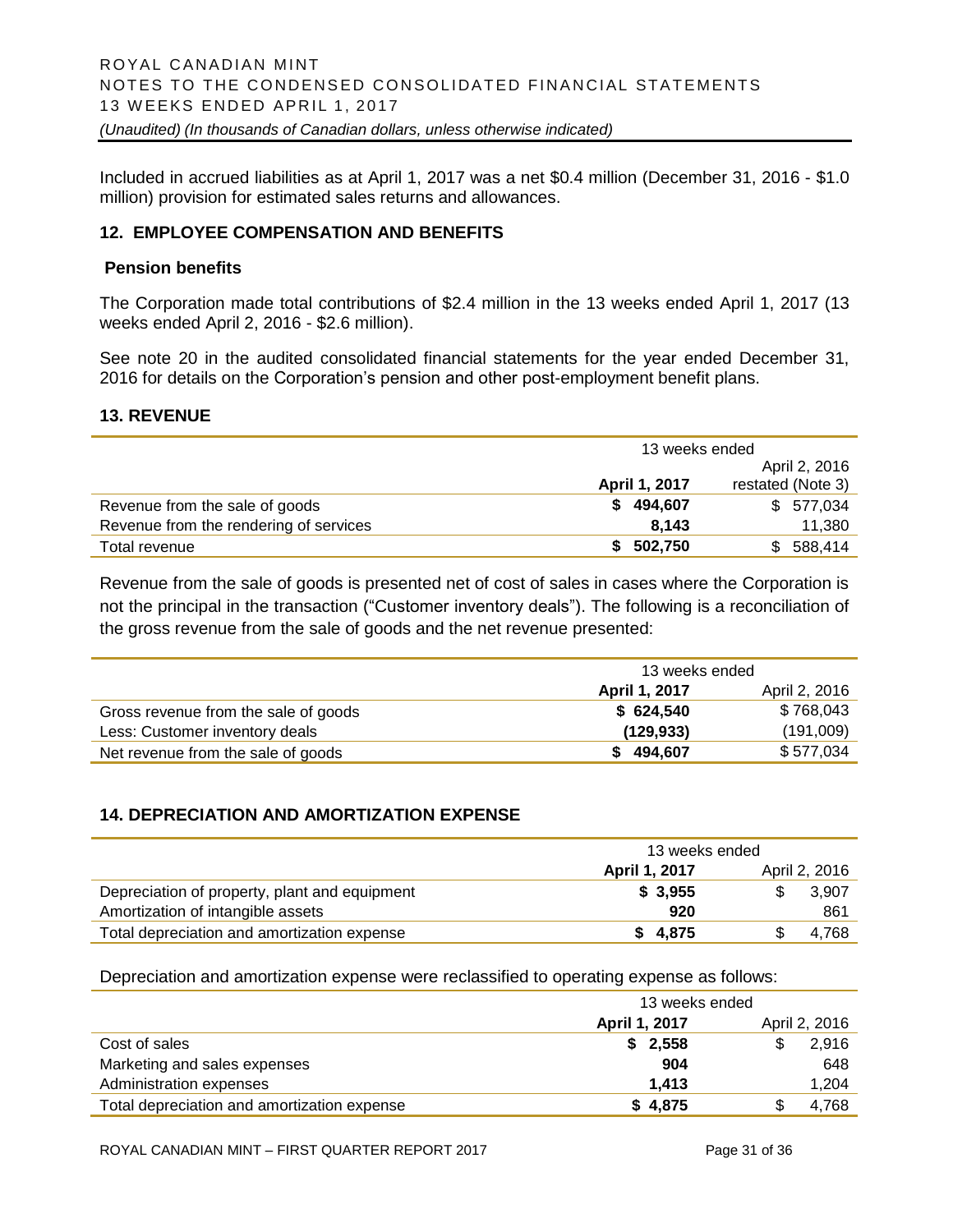#### **15. EMPLOYEE COMPENSATION EXPENSES**

|                                                           | 13 weeks ended |               |
|-----------------------------------------------------------|----------------|---------------|
|                                                           | April 1, 2017  | April 2, 2016 |
| Included in cost of sales:                                |                |               |
| Salaries and wages including short term employee benefits | \$<br>9,165    | \$<br>9,226   |
| Pension costs                                             | 1,121          | 1,277         |
| Long term employee benefits and post-employment benefits  |                |               |
| other than pensions                                       | 570            | 152           |
| <b>Termination benefits</b>                               | 60             |               |
| Included in marketing and sales expenses:                 |                |               |
| Salaries and wages including short term employee benefits | 4,789          | 5,136         |
| Pension costs                                             | 343            | 378           |
| Long term employee benefits and post-employment benefits  |                |               |
| other than pensions                                       | 144            | 59            |
| <b>Termination benefits</b>                               | 305            |               |
| Included in cost of administration:                       |                |               |
| Salaries and wages including short term employee benefits | 8,810          | 8,191         |
| Pension costs                                             | 840            | 776           |
| Long term employee benefits and post-employment benefits  |                |               |
| other than pensions                                       | 414            | 398           |
| <b>Termination benefits</b>                               | 523            | (51)          |
| Total employee compensation and benefits expense          | \$<br>27,084   | \$<br>25,542  |

# **16. SCIENTIFIC RESEARCH AND EXPERIMENTAL DEVELOPMENT EXPENSES, NET**

|                                                           | 13 weeks ended |               |
|-----------------------------------------------------------|----------------|---------------|
|                                                           | April 1, 2017  | April 2, 2016 |
| Research and development expenses                         | \$1.262        | 1.406         |
| Scientific research and development investment tax credit | (181)          | (200)         |
| Research and development expenses, net                    | \$1.081        | 1.206         |

The net expenses for research and development are included in the administration expenses in the consolidated statement of comprehensive income.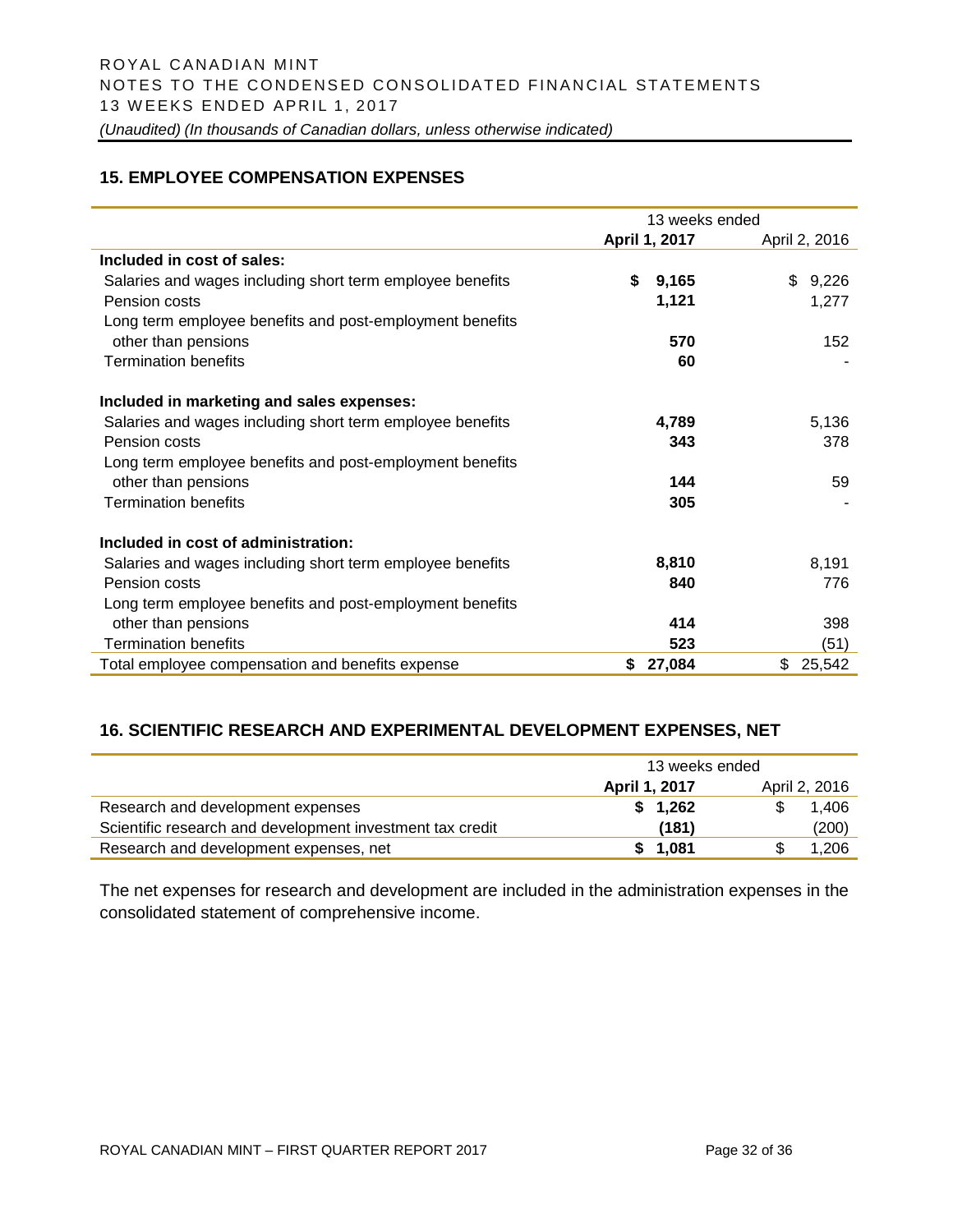# **17. INCOME TAXES**

|                            | 13 weeks ended |                   |
|----------------------------|----------------|-------------------|
|                            |                | April 2, 2016     |
|                            | April 1, 2017  | restated (Note 3) |
| Current income tax expense | 2,576<br>S.    | 4,908<br>\$.      |
| Deferred tax expense       | 1.161          | (1, 185)          |
| Income tax expense         | \$3,737        | 3.723             |

Income tax expense on profit before income tax differs from the amount that would be computed by applying the Federal statutory income tax rate of 25% (2016 – 25%).

#### **18. SUPPLEMENTAL CASH FLOW INFORMATION**

Adjustments to other (revenue) expenses, net was comprised of the following:

|                             | 13 weeks ended |               |  |
|-----------------------------|----------------|---------------|--|
|                             | April 1, 2017  | April 2, 2016 |  |
| Expenses                    |                |               |  |
| Employee benefits expenses  | 2,303<br>S.    | 2,431<br>S    |  |
| Employee benefits paid      | (1, 353)       | (2,574)       |  |
| Inventory write-downs       | 1,018          | 974           |  |
| Loss on disposal of assets  | (5)            | 30            |  |
| Other non-cash revenue, net | (169)          | (203)         |  |
| Revenue                     | (1,799)        | (404)         |  |
|                             | (5)<br>S       | \$<br>254     |  |

Interest received, net of interest paid was comprised of the following:

|                   | 13 weeks ended |      |               |      |
|-------------------|----------------|------|---------------|------|
|                   | April 1, 2017  |      | April 2, 2016 |      |
| Interest received | S              | 193  | \$            | 252  |
| Interest paid     |                | (49) |               | (67) |
|                   |                | 144  | ۰D            | 185  |

The net change in operating assets and liabilities shown in the consolidated statement of cash flow was comprised of the following:

|                                          | 13 weeks ended |               |
|------------------------------------------|----------------|---------------|
|                                          | April 1, 2017  | April 2, 2016 |
| Accounts receivable                      | (1, 380)<br>S  | (1,083)<br>\$ |
| Inventories                              | (7,627)        | (6,490)       |
| Prepaid expenses                         | (784)          | 116           |
| Accounts payable and accrued liabilities | 1,967          | (9,858)       |
| Deferred revenue                         | (2, 168)       | 53            |
|                                          | (9,992)        | (17, 262)     |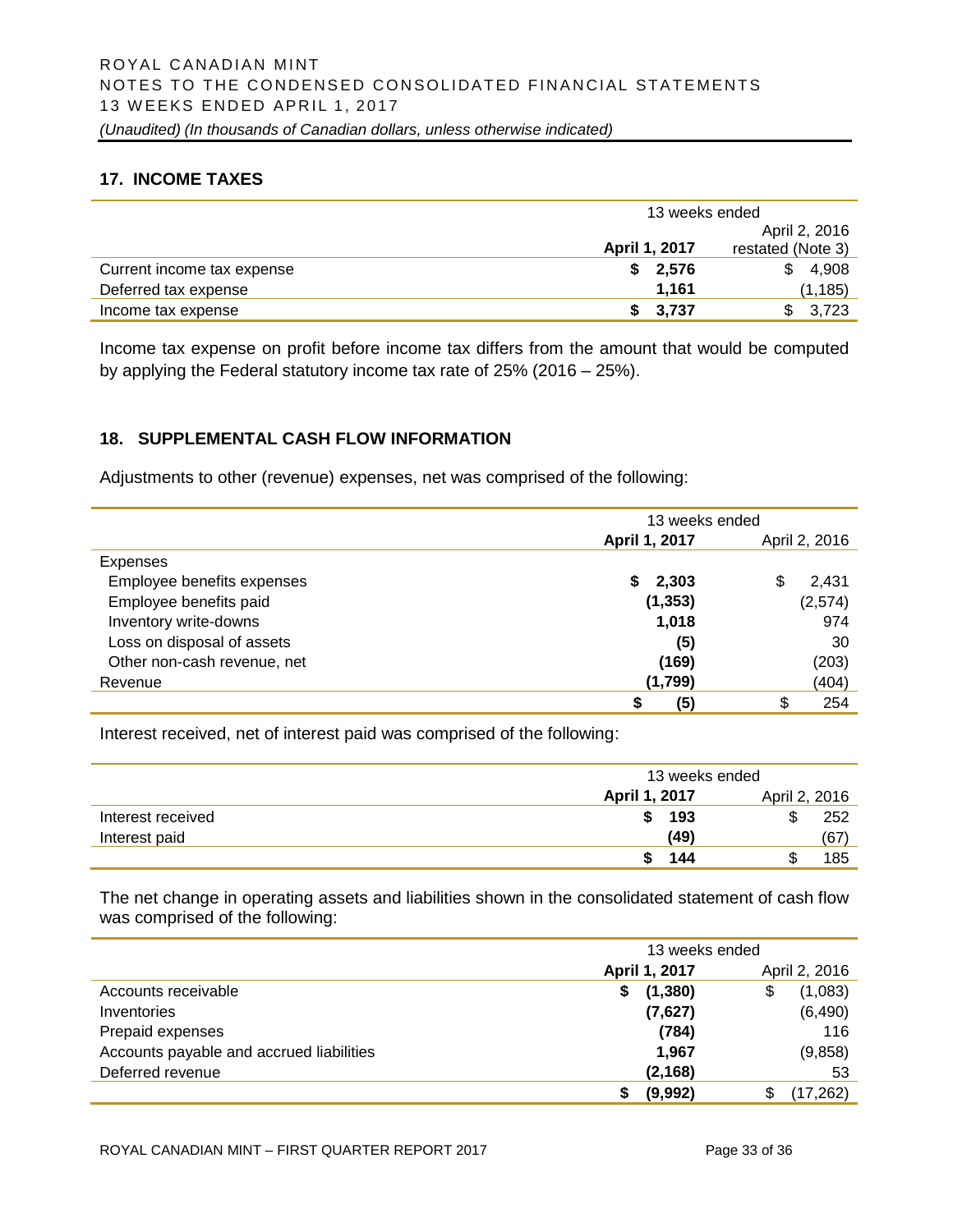# **19. RELATED PARTY TRANSACTIONS**

The Corporation is related in terms of common ownership to all Government of Canada owned entities. The Corporation enters into transactions with these entities in the normal course of business, under the same terms and conditions that apply to unrelated parties. In accordance with the disclosure exemption regarding "government related entities", the Corporation is exempt from certain disclosure requirements of IAS 24 relating to its transactions and outstanding balances with:

- A government that has control, joint control or significant influence over the reporting entity; and
- Another entity that is a related party because the same government has control, joint control or significant influence over both the reporting entity and the other entity.

Transactions with related parties that are considered to be individually or collectively significant include transactions with the Government of Canada, and departments thereof and all federal Crown Corporations.

The majority of transactions with the Government of Canada were with the Department of Finance ("DOF") related to the production, management and delivery of Canadian circulation coins which are negotiated and measured at fair value under a three year Memorandum of Understanding, where pricing is agreed to annually in the normal course of operations.

The transactions with Department of Finance are as follows:

|                  | 13 weeks ended |               |  |
|------------------|----------------|---------------|--|
|                  | April 1, 2017  | April 2, 2016 |  |
| Revenue from DOF | 22.792         | 20,507<br>S   |  |

|                     | As at         |                   |  |
|---------------------|---------------|-------------------|--|
|                     | April 1, 2017 | December 31, 2016 |  |
| Receivable from DOF | \$2.226       | 3.167<br>\$.      |  |
| Payable to DOF      | 15,568        | 14,806            |  |

The majority of transactions with Crown corporations were for the sales of numismatic product.

Included in accounts payable and accrued liabilities on the consolidated statement of financial position is an accrual for a \$1.6 million (2016 - \$1.6 million) penalty, the majority of which is due to undercharged sales tax to the Department of Finance. The Corporation is awaiting the final assessment of the sales tax owed and will bill the Department of Finance for the undercharged sales tax of \$32 million which the Corporation will in turn remit to the Canada Revenue Agency. This amount is not included in the consolidated statement of financial position.

Due to the retrospective application of IAS 16 at the date of transition to IFRS on January 1, 2010, depreciation expenses that have been charged under Canadian GAAP to the Department of Finance at a rate in excess of actual depreciation expenses incurred under IAS 16 have been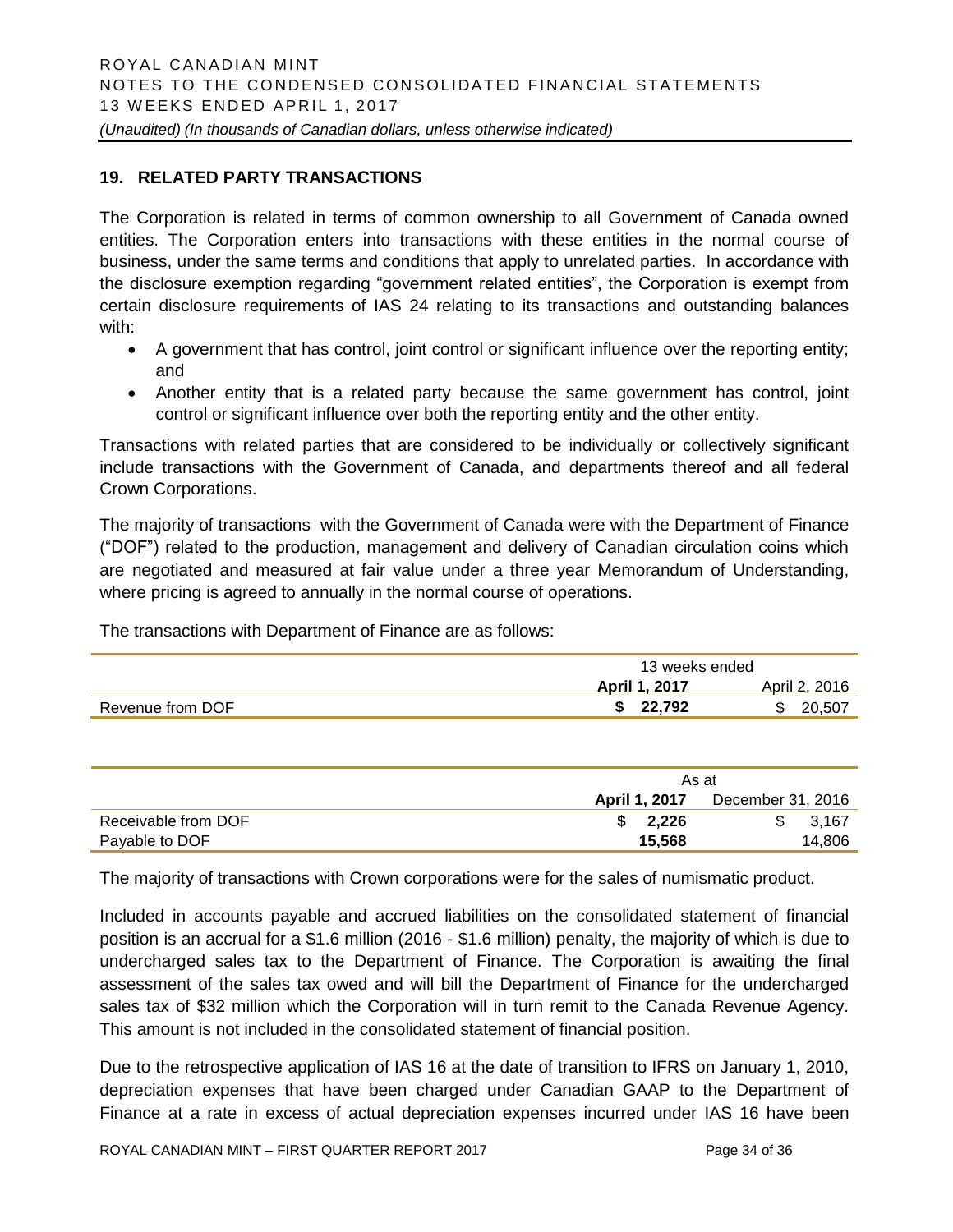adjusted by the amount of \$8.2 million at that time. This amount was included in accounts payable and accrued liabilities on the consolidated statement of financial position since it was payable on demand by DOF. Starting in 2011, the Corporation began reducing its billing to the DOF by \$0.5 million annually and the remainder of \$5.2 million as at April 1, 2017 (December 31, 2016 - \$5.2 million) will be deducted in future billings over the next 10 years.

# **20. COMMITMENTS, CONTINGENCIES AND GUARANTEES**

#### **20.1 Precious metal leases**

In order to facilitate the production of precious metal coins and manage the risks associated with changes in metal prices, the Corporation may enter into firm fixed price purchase commitments, as well as precious metals leases. As at April 1, 2017, the Corporation had \$38.4 million in outstanding precious metal purchase commitments (December 31, 2016 – \$51.2 million).

At the end of the period, the Corporation had entered into precious metal leases as follows:

|                 | As at         |                   |
|-----------------|---------------|-------------------|
| <b>Ounces</b>   | April 1, 2017 | December 31, 2016 |
| Gold            | 105,143       | 34.451            |
| Silver          | 9,503,410     | 9,524,890         |
| Palladium       | 4,288         | 4,388             |
| <b>Platinum</b> | 27.068        | 18.241            |

The fees for these leases are based on market value. The precious metal lease payment expensed for the 13 weeks ended April 1, 2017 was \$0.9 million (13 weeks ended April 2, 2016 - \$1.8 million). The value of the metals under these leases has not been reflected in the Corporation's consolidated financial statements since the Corporation intends to settle these commitments through receipt or delivery of the underlying metal.

#### **20.2 Trade finance bonds and bank guarantees**

The Corporation has various outstanding bank guarantees and trade finance bonds associated with the production of foreign circulation coin contracts. These were issued in the normal course of business. The guarantees and bonds are delivered under standby facilities available to the Corporation through various financial institutions. Performance guarantees generally have a term up to one year depending on the applicable contract, while warranty guarantees can last up to five years. Bid bonds generally have a term of less than three months, depending on the length of the bid period for the applicable contract. The various contracts to which these guarantees or bid bonds apply generally have terms ranging from one to two years. Any potential payments which might become due under these commitments would relate to the Corporation's non-performance under the applicable contract. The Corporation does not anticipate any material payments will be required in the future. As at April 1, 2017, under the guarantees and bid bonds, the maximum potential amount of future payments is \$12.6 million (December 31, 2016 - \$12.8 million).